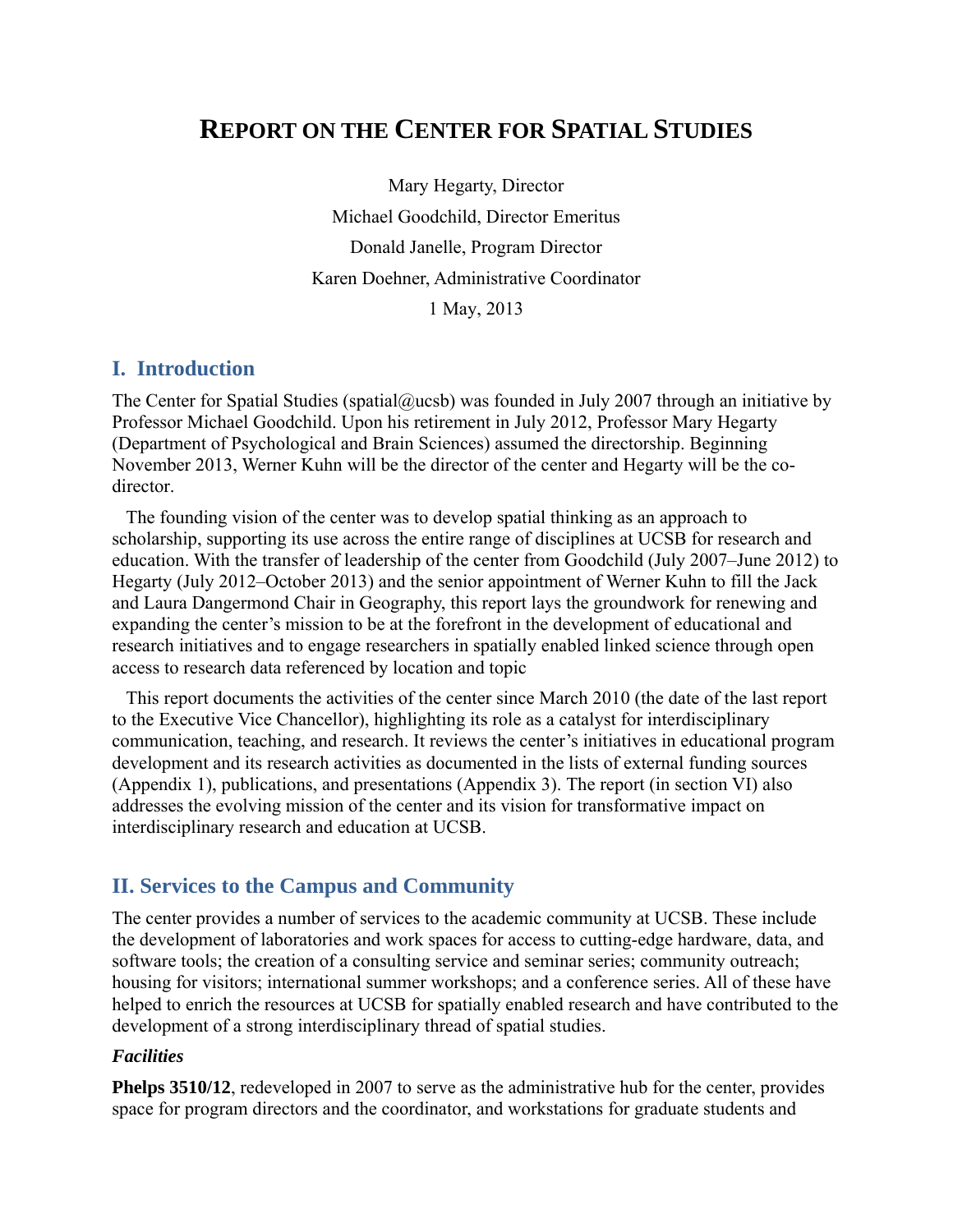visitors. As the former UCSB site of the National Center for Geographic Information and Analysis, spatial@ucsb also fulfills activities related to a memorandum of understanding with NCGIA partners at the University of Maine and SUNY Buffalo.

**Ellison 2616** and **Ellison 3625**. Ellison 2616 is a 16-seat computing lab with high-end workstations, designated for daily use by graduate students and faculty and for the international workshops that the center offers each summer. It also houses the center's help-desk activities. All of the workstations in this lab were updated in 2012. Ellison 3625 (the GeoTrans Lab) is a workspace for graduate students in transportation-related research (e.g., the recently completed L.A. ports project (funded by the U.S. Department of Transportation), as well as research projects directed by Professor Kostas Goulias.

 All of these facilities benefit from the UCSB **site license for Esri software**, for which the campus receives a significant discounted rate. The cost of the site license has been shared for many years among various user groups on campus. In addition, strong links have been established with the Map and Imagery Laboratory, a major repository of spatial data, and with other groups on campus that manage substantial data resources, including the Marine Science Institute (MSI), Facilities Management, and Cheadle Center for Biodiversity and Ecological Restoration (CCBER). The center has chosen this approach of building partnerships as a better alternative to developing its own data-center functions.

#### *Inter-disciplinary Campus Engagement*

The spatial center actively pursues opportunities to interact across disciplinary boundaries and to contribute to programs sponsored by other organizations on campus. Some examples follow.

 In academic year 2010–2011, Goodchild and Janelle served as consultants, advising the Interdisciplinary Humanities Center (IHC) on speakers and program options for its year-long series on the "*Geographies of Place*." The theme emerged from a proposal submitted several years earlier for a humanities cluster hire in "spatial studies." As part of an extensive program of speakers and exhibits, spatial@ucsb organized and presented a three-hour workshop on *Tools for Map Making: A Geographies of Place Workshop* (15 Oct. 2010) and developed a complementary web resource to assist researchers and students on campus. In addition, with IHC, the center co-sponsored a two-day conference on *Mapping Place: GIS and the Spatial Humanities* (Feb. 25–26, 2011). This conference examined the intersection between GIS and the spatial turn in the humanities.

On a regular basis, spatial@ucsb assists in publicizing other spatially relevant events on campus, including programs sponsored by IHC, the Center for Information Technology & Society, the Carsey-Wolf Center (especially its 2012–2013 series of events on sea-level rise), the Cognitive Science program, and talks presented in the departments/programs of Computer Science, Comparative Literature, History of Art and Architecture, Media Arts and Technology, and Medieval Studies, among others.

#### *Seminar Series*

The center has made special efforts to bring together campus-wide faculty and student researchers to exchange ideas and methodologies about spatial thinking and spatial analysis. These include the *ThinkSpatial Brown-bag Forum* and the *Graduate Student Forums*. Appendix 2, Service Activities, provides detailed listings of all of the events in these series over the past three years.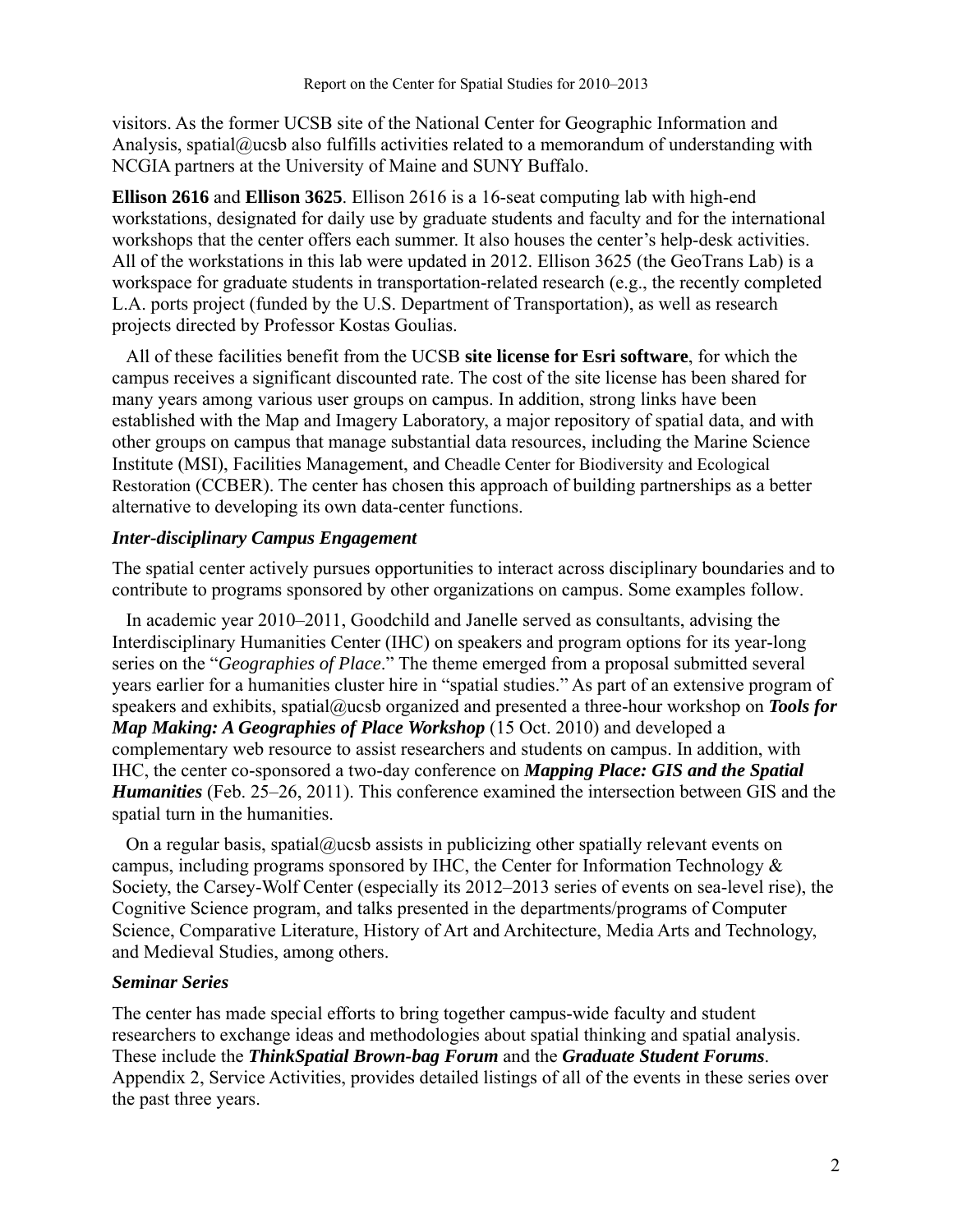In the academic year of 2010–2011, Janelle organized 14 presentations in the *ThinkSpatial* series, with 12 presentations in 2011–2012 and 14 in 2012–2013. This series is well attended by academics campus-wide, and involves speakers from both on and off campus. Sessions average more than 20 attendees; some sessions attract as many as 40. In this period, speakers have come from local industries that engage in spatial technologies and services, from UCSB (Art, Art History, the Broom Center for Demography, Computer Science, Davidson Library, Film and Media Studies, Geography, Linguistics, Media Arts and Technology, Psychological and Brain Sciences, and Statistics and Applied Probability), as well as visiting scholars from several other universities and from national research laboratories.

 The *Graduate Student Forums* features student-organized events, drawing on participants from diverse disciplines across campus. Currently organized by Kitty Currier (a graduate student associate of the center), these sessions have included *Spatial Technology Lunch Discussions* and *Spatial Lightning Talks*. The latter feature several 3-minute talks on spatial topics over a lunch period. In 2012–2013 Currier has hosted four lunch discussions and one Spatial Lightning event with 14 speakers. All of these sessions were filled to capacity. Details are contained in Appendix 2 and are available on line at http://www.spatial.ucsb.edu/events/student-forums.php.

## *Consulting Service*

The center has offered a consulting service (Help Desk) since its inception, offering consultation and advice to the campus community on the uses of spatial data and tools. This has evolved into a weekly event with a broad base of interested users, including faculty, graduate students, undergraduates, and campus personnel in Facilities Management. It is staffed by graduate research assistants (currently by Song Gao, graduate student, Department of Geography). Many of the topics concern standard GIS client software, but there is increasing interest in Web programming and server software, and in tools such as Google Earth. Support requests range from simple cartographic design to complex, multistep spatial information modeling (examples are listed in Appendix 2).

## *Community Outreach*

While the primary orientation of the center is toward the campus, several activities have continued to focus on outreach and relations with the local community. Each year it sponsors a  $spatial@ucsb, local event, which is publicized widely to the campus and the local community,$ and includes plenary speakers and poster displays. Posters feature the work of UCSB students and faculty, as well as non-campus projects in the local community. These events give UCSB undergraduates, in particular, an excellent opportunity to communicate their work. This event is co-sponsored with the Channel Islands GIS group, a professional collaboration among GIS users in Santa Barbara and Ventura Counties.

 The sessions for each year attract between 200 and 300 participants and as many as 50 posters are exhibited. Participants at these events have opportunities to tour campus facilities such as the AlloSphere, the MSI, and the Center for Spatial Studies.

The thematic foci for the most recent years include:

- June 1, 2010 **GIS for Disaster Planning and Response**
- June 2, 2011 **Marine GIS**
- June 6, 2012 **Educating the Spatial Thinker**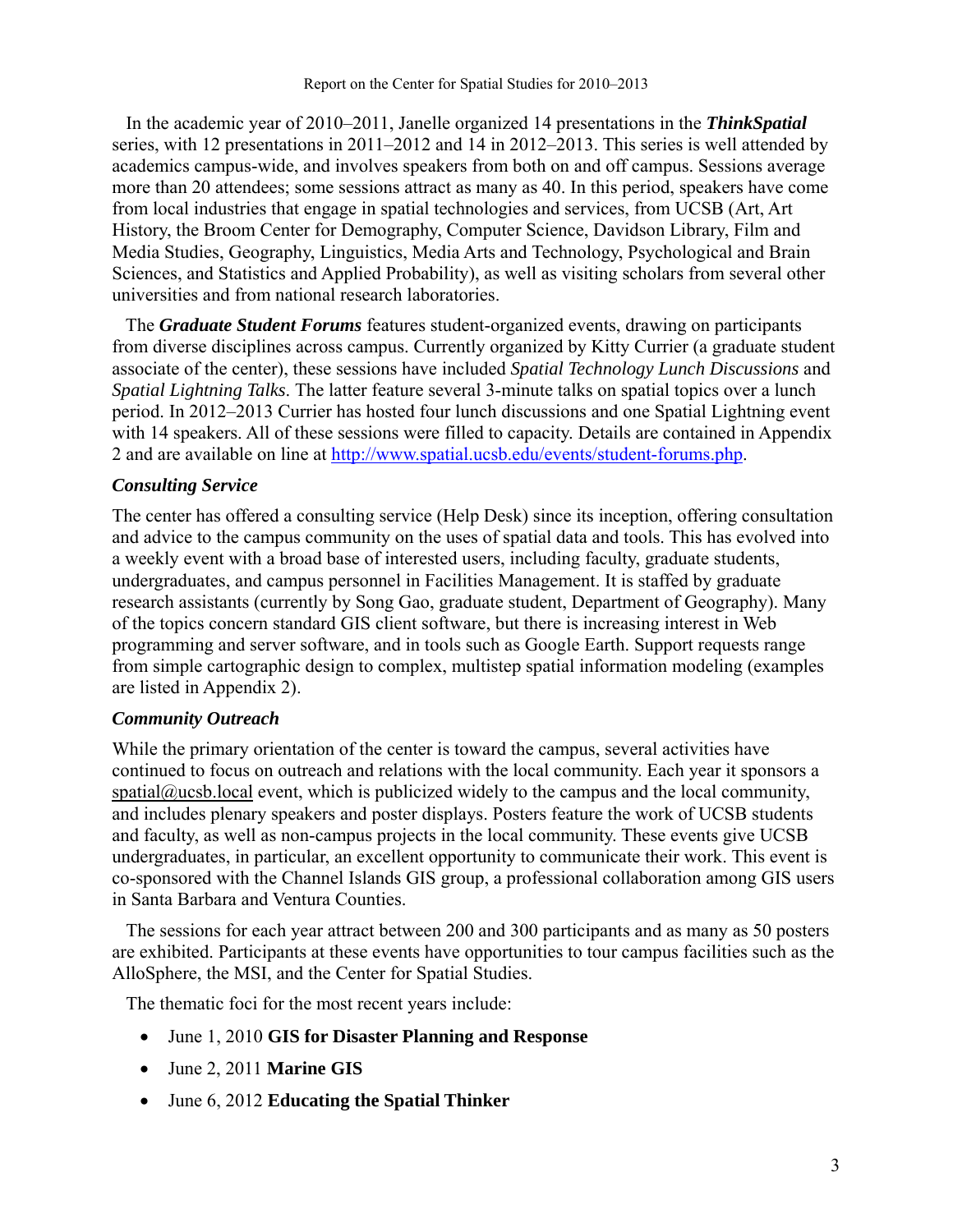June 6, 2013 **Visualization of Spatial Data**

Appendix 2 offers more information about these events. Slide presentations and student poster displays for previous years are accessible at http://www.spatial.ucsb.edu/events/local-gis.php.

## **III. Services to Science and Scholarship**

#### *Visitors*

The center has hosted productive visits by 14 international scholars over the past three years (2010–2013). The full list of visitors is given in Appendix 2. Visitors have given presentations in the ThinkSpatial Brown-bag series, have interacted with UCSB faculty and students in research and education activities, and have participated in center-sponsored workshops and specialist meetings.

#### *International Workshops and Institutes*

UCSB is recognized as a home for workshops on a variety of spatial topics, offered to senior graduate students and junior faculty during the summer months. The tradition began with NCGIA in the late 1980s and continued with the Varenius Project in the 1990s and the CSISS and SPACE projects (2000–2007)—all NSF-funded programs. The following workshops and institutes have been offered 2010–2013:

#### **National Institute of Child Health and Human Development (NICHD) Training Programs for GIS and Spatial Analysis**

In 2005 the center teamed up with the Population Research Institute at Pennsylvania State University to host an NICHD training program for GIS in the population sciences. An additional award in 2008 extended this program for five years (June 2008–May 2013) on the theme of **Advanced Spatial Analysis**. These workshops, aimed at the current cohort of young demographers and population scientists, have traditionally been substantially oversubscribed, and have been unusually successful at attracting graduate students and junior faculty from minority-serving institutions. In 2010 UCSB hosted two workshops, one focused on geographically weighted regression and the other on spatial pattern analysis. The latest workshop, in 2011, focused on multi-level modeling. Participants come from a broad range of disciplines, including demography, epidemiology, the social sciences, and the health sciences. A limited number of positions in the workshops have been filled by participants from UCSB, most recently from the departments of Communications, Economics, Geography, Marine Science, Sociology, and the Bren School. The workshops have also provided instructional experiences for Geography graduate students, who work as teaching assistants.

## **UCSB Workshop on Developing Spatial Literacy Benchmarks**

In March 2011, as part of an NSF project, Janelle and Karl Grossner (then a post-doctoral associate with the center) convened a two-day specialist workshop for leading researchers and educators who share an interest in spatial learning for STEM education. Its participants reflected a diversity of perspectives from the science education, mathematics, cognitive psychology, and spatial science disciplines. Workshop activities included (a) a review of the National Science Education Standards (NSES 1996) for grades 9–12 to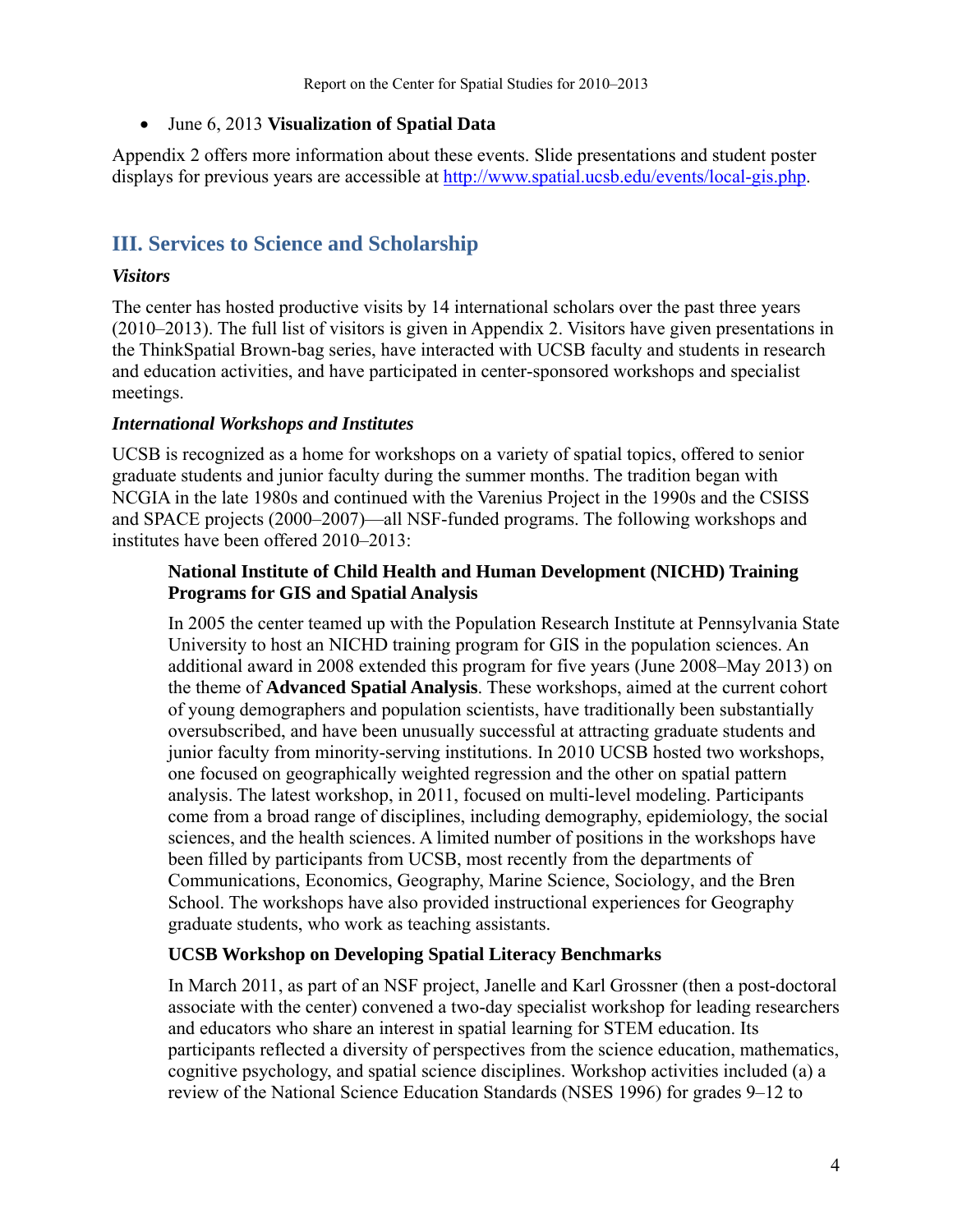assess their explicit or implicit contribution to student spatial reasoning skills and to identify essential spatial principles and skills that are not embedded either explicitly or implicitly within 9–12 NSES and Math and Science standards; (b) expert assessment about desired spatial learning objectives and their appropriateness for achieving spatially literate/informed high school graduates; and (c) an assessment of what university undergraduate instructors in STEM disciplines can rely on as foundation knowledge for spatial reasoning by incoming first-year undergraduate students.

## **International Spatial Cognition Summer Institute**

In summer 2013 the center will host the International Spatial Cognition Summer Institute (ICSCI). ISCSI 2013 will present two consecutive week-long sessions consisting of intensive lectures, tutorials, and student presentations on spatial cognition, the study of spatial perception, thinking, reasoning, and communication by humans, nonhuman animals, and computational entities such as robots. Spatial cognition includes research approaches from several disciplines and sub-disciplines of the social and behavioral sciences, life sciences, and information and computer sciences. Like its predecessor, held in Germany in 2003, the 2013 Institute is primarily aimed at graduate students, postdoctoral students, and early-career researchers and academics with a strong interdisciplinary interest in spatial cognition research. Nineteen instructors and approximately 50 students from the disciplines of psychology, geography, computer and information science, architecture, and education will participate. Mary Hegarty and Daniel Montello are the lead UCSB organizers of this important new initiative by spatial@ucsb.

## *Conference Series*

Another longstanding spatial tradition at UCSB has been an annual **Specialist Meeting.** These meetings convene 30–40 researchers from around the world to discuss a cutting-edge topic, and to formulate a community research agenda. Fifty such meetings have been held since 1988, with support from a variety of funding sources, including NSF, National Institute of Health (NIH), and Esri. Final reports on meetings over the past three years are available at http://www.spatial.ucsb.edu/events/. Summaries of these events follow:

#### **December 2010**

*Spatio-Temporal Constraints on Social Networks—*Forty researchers from multiple disciplines identified and prioritized a research agenda and began the development of an international community of collaborating scholars seeking to understand the spatiotemporal constraints on social networks. Discussions focused on (a) incorporating the constraining effects of space, time, the Internet, and mass media in theories of social network interaction; (b) the development of metrics and models for assessing critical nodes, groups, and trails in and through networks; (c) methods for visualizing the operation of spatio-temporal constraints and their effects on the flow of ideas and information through meta-networks; and (d) the detection of spatio-temporal and network constraints in crowd-sourced data and appropriate metrics of uncertainty.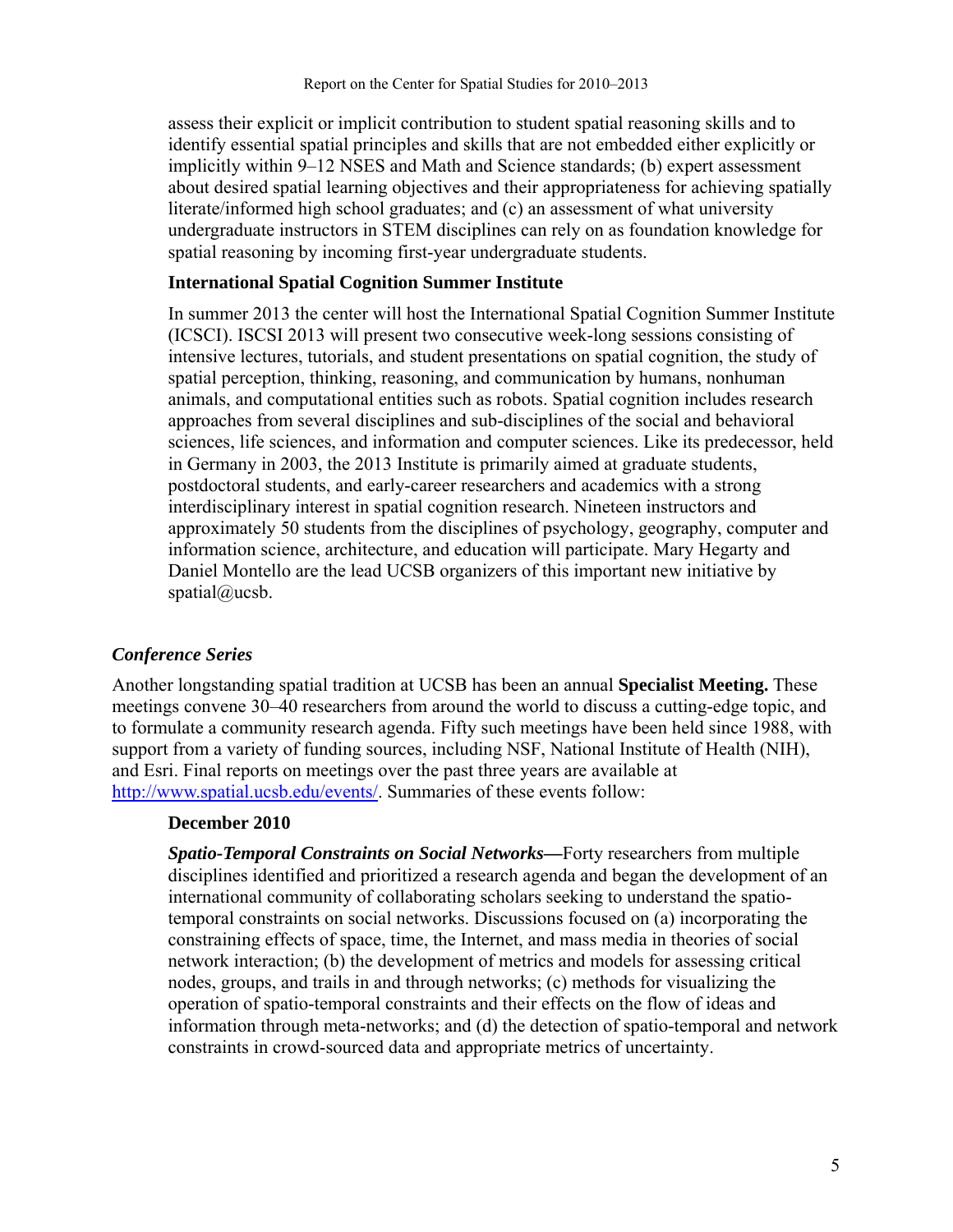## **December 2011**

*Future Directions in Spatial Demography—*Specialists from a range of population and health sciences reviewed challenges and new directions for spatial demography, identifying gaps in current knowledge regarding innovations in geospatial data, spatial statistical methods, and the integration of data and models to enhance the science of spatial demography in population and health research. Program officers from the NIH participated in the discussions. Expenses for this meeting were mostly offset through the NICHD Advanced Spatial Analysis Training program, which is offered jointly by UCSB and Penn State University.

## **December 2012**

*Spatial Thinking Across the College Curriculum—*This two-day specialist meeting included invited plenary presentations by experts on challenges of spatial thinking in different disciplines, cognitive analyses of spatial thinking processes, and current best practices in educating spatial thinking. In smaller breakout sessions, disciplinary experts, cognitive scientists, and college administrators worked together to identify the current state of our understanding of spatial thinking, identify gaps in our knowledge, and set priorities for both research and practice in educating spatial thinkers at the college level. The NSF-funded Spatial Intelligence and Learning Center (SILC, based at Temple University) and Esri cooperated with spatial $@$ ucsb to co-sponsor and fund the meeting.

## **December 2013 or early 2014**

*The Smart Campus*—preliminary plans are under discussion for a specialist meeting that addresses the practices and potentials for implementing campus resources to integrate geo-spatial and other information sources for access via mobile technologies to students, researchers, staff, and the general public. Moving beyond the role of technology in promoting efficiencies in energy use and the management of physical resources, a datadriven smart campus could be the foundation for expanded levels of cross-disciplinary collaboration for innovative teaching and research.

 Although this section is labeled "services to science and scholarship," the center's sponsorship of workshops, institutes, and specialist research meetings, and its hosting of visitors, bring significant attention to the important role that UCSB plays in advancing spatial understanding in science and society. These events also accommodate participation by UCSB students and researchers, thereby facilitating access to opportunities for building collaborative networks nationally and globally.

## **IV. Curriculum Development**

One of the center's goals is to increase student access to courses and instructional materials that build spatial intelligence. Efforts since the establishment of the center have focused on: the UCSB undergraduate curriculum, building interdisciplinary strength at the graduate level, outreach to the K–12 curriculum, and creating extensive online resources.

## **Undergraduate Curriculum—Minor in Spatial Studies**

A proposal for a Minor in Spatial Studies was submitted to the College of Letters and Science in March 2010 and approved by the Academic Senate Undergraduate Council in November 2010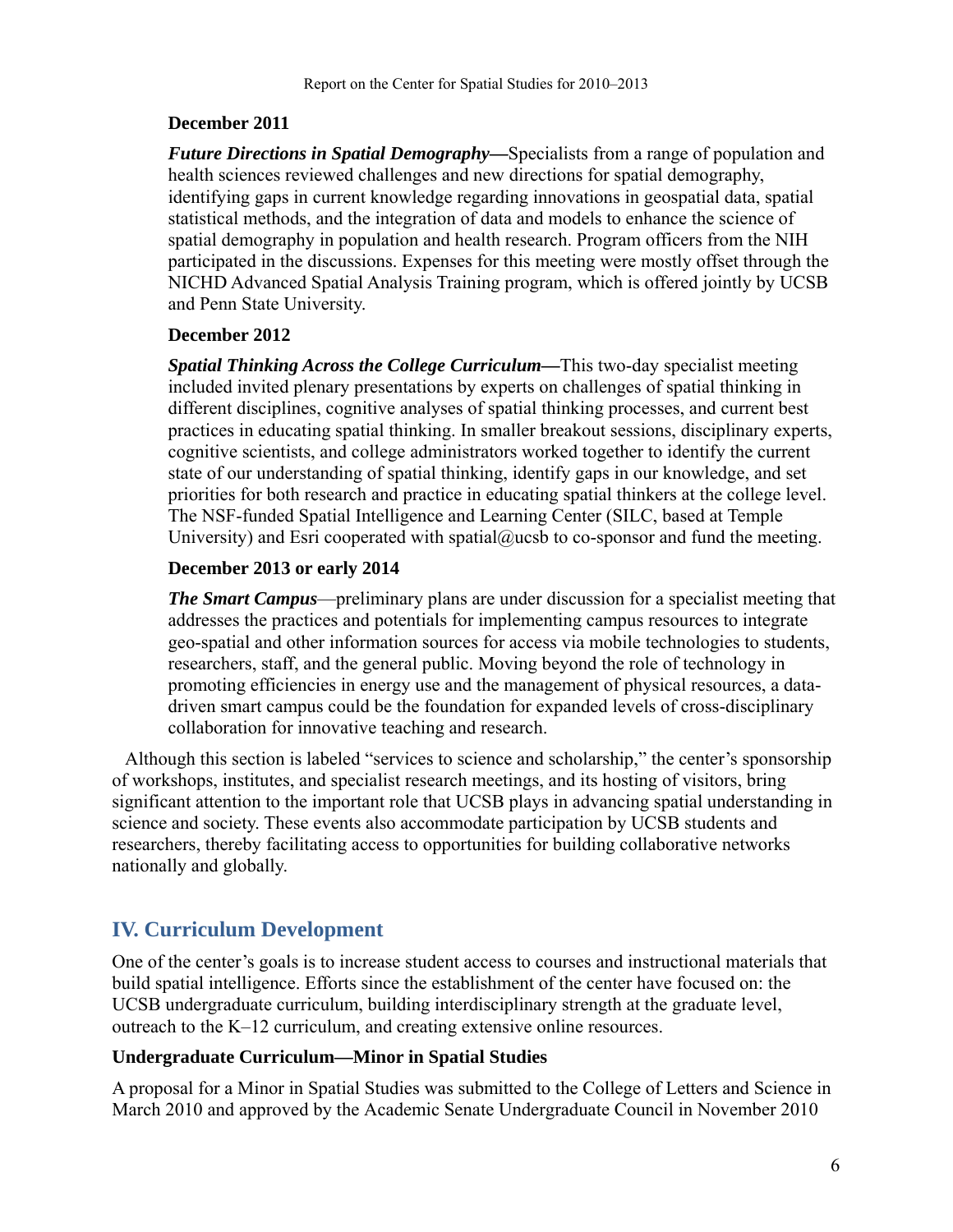for implementation beginning in January 2011. The minor is managed through the Department of Geography, with Janelle and Karen Doehner (the center's administrative coordinator) serving as student advisors. An advisory board includes Richard Church and Helen Couclelis (Geography), Kim Yasuda (Art), Mary Hegarty (Psychological and Brain Science), and Volker Welter (History of Art and Architecture).

 Spatial Studies is an interdisciplinary minor that complements a student's academic major with concepts and tools for spatial thinking, spatial analysis, and spatial representation. For the minor, students select one of three foci that allies most clearly with their areas of disciplinary and/or career interest: (a) **Spatial Thinking**, (b) **Space and Place**, and (c) **Spatial Science**. The curricula for these areas of study include a breadth of courses that reflect the pervasive nature of spatial reasoning across diverse fields of knowledge. **Spatial Thinking** emphasizes spatial cognition and reasoning associated with problem solving and representation, and applications of both elementary and complex reasoning processes in different domains of human activity and knowledge development; **Space and Place** builds on courses that apply spatial reasoning and visualization in the arts and humanities; and **Spatial Science** emphasizes the analysis and visualization of information, featuring courses that build methodological and technological competencies for documenting space–time patterns and processes about phenomena in the physical world as well as about behavior and its consequences in the human world.

 Geography 12 (Maps and Spatial Reasoning, developed by Professor Keith Clarke) is the required common course for the minor. It treats the fundamental science of mapping, including the underlying mathematics for spatial transformations and projections, exposure to computerized graphics and mapping systems, and the use of maps as research tools to document and communicate information as well as to solve problems.

 To date, 42 students have completed the minor; two more students have submitted their documents for graduation in September 2013, and one for December 2013, bringing the total to 45. Since there is no formal "declaration" for undergraduate minors at UCSB, many students simply present their materials at the end of their studies, having completed the minor, so it is possible that these numbers will increase by the end of the summer quarter. There has definitely been a growth in the number of students who visit the center to discuss the possibility of working toward the minor. Graduates have come from the departments of Biology/EEMB, Chemistry, Chicano Studies, Communication, Environmental Studies, Geography, Geology, Mathematics, Psychology, and Sociology. Interest from students in Applied Statistics and Probability, Art History, and Film and Media Studies has increased in the past year. We anticipate that interest in the minor will continue to grow.

#### **Freshman Seminar:** *Thinking Spatially in the Arts and Sciences*

Through the initiatives of Hegarty, Montello, and Janelle, the spatial center offered a Freshmen Seminar in fall quarter 2012. *Thinking Spatially in the Arts and Sciences* (INT 94PN) aimed to expose students to applications of spatial reasoning by instructors from several departments. In addition to the organizers, these included Kim Yasuda (Art), Matthew Turk (Computer Science), Michael Goodchild and Richard Church (Geography), and Volker Welter (History of Art and Architecture). Students learned how statistics, graphs, maps, and virtual reality aid learning, analysis, data visualization, discovery of solutions to socio‐environmental problems, and space/place interpretations in the arts and humanities. Sixteen students completed the course and three of these indicated an interest in pursuing the minor in spatial studies. This course will be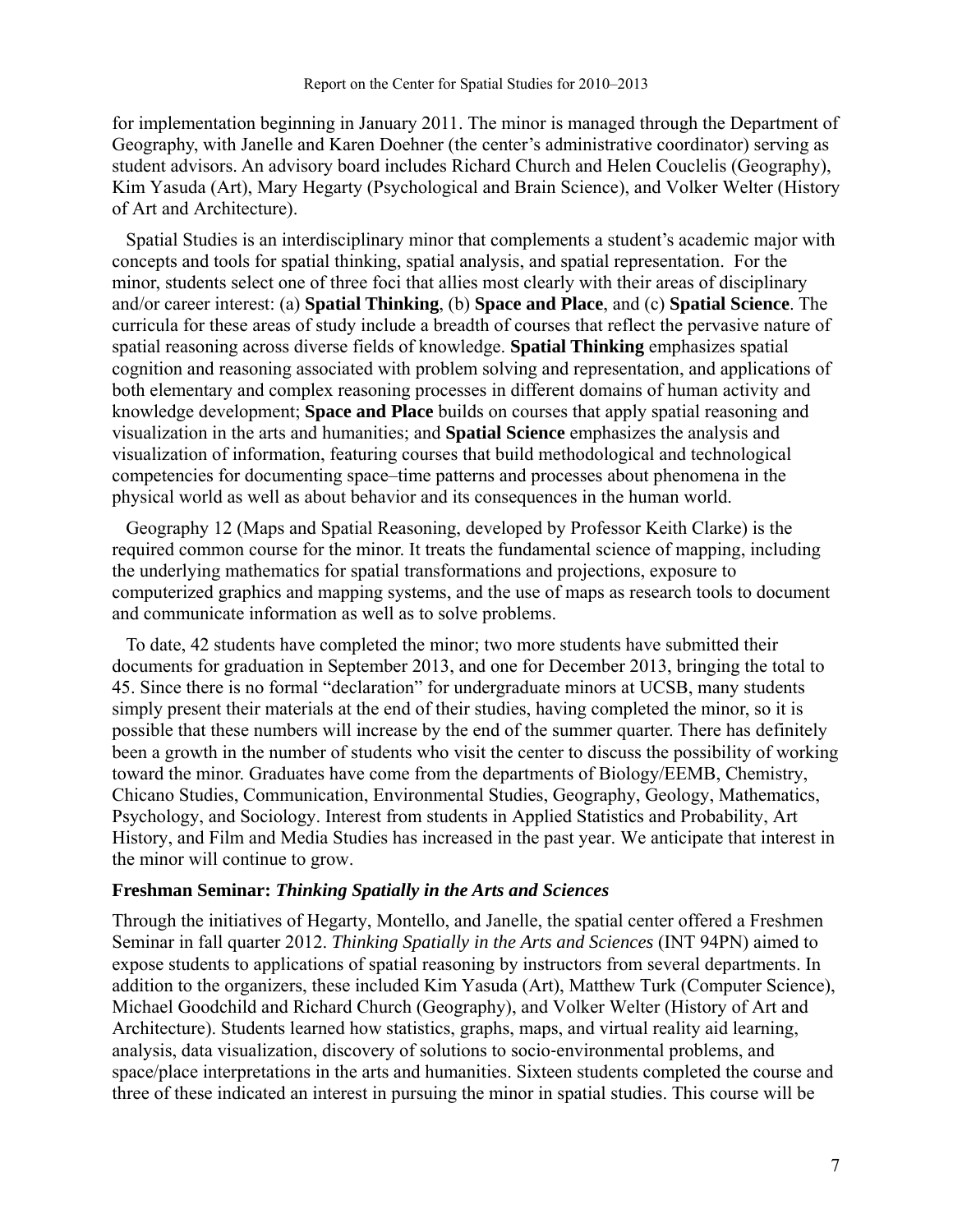modified based on our experience and student feedback, and will be offered again in fall quarter 2013.

#### *Graduate Curriculum*

Even students at the graduate level lack the kinds of critical spatial thinking skills that are needed to make effective use of today's spatial tools, and to conduct research in areas that make extensive use of data and models that are embedded in space and time. Correspondingly, in recent years, both Goodchild and Hegarty have encouraged graduate students from multiple disciplines to enroll in their graduate-level courses related to spatial cognition and geographic information science. Students from computer science, the Bren School, environmental science, the social sciences, and engineering have taken advantage of these courses, but a more formal approach may be needed and is under consideration by the center to make critical spatial thinking skills more widely available to graduate students across the campus. GK-12 and IGERT proposals, submitted to NSF in 2009–2010, were highly rated by reviewers. Although not funded, those efforts provide excellent grounding for renewed development and submission in the near future.

#### *K–12 Initiatives*

The center is interested in establishing long-term linkages with K-12 educators to help embed spatial intelligence across the entire educational spectrum. This goal is inspired by a successful project, concluded in 2010. With support from the U.S. Fish and Wildlife Service, Josh Bader (a graduate student associate of the center) worked with middle schools in Guadalupe and Ventura to introduce spatial concepts into the Grade 6 earth science curriculum, developing teaching materials using GPS to identify and map plant species in relation to topographic elevation.

 Another project, funded by an NSF grant to Janelle (PI) and Grossner, engaged a small group of researchers and educators to assess the spatial content of the K-12 National Science Education Standards (NSES 1996)—150 standards grouped into three science domains (physical, life, and earth/space) for the purpose of developing a set of spatial literacy benchmarks—the spatial concepts and principles one should expect new college freshmen to understand , as well as the spatial reasoning skills in which they should be proficient. Together, these prior initiatives represent a basis for pursuing further spatial literacy initiatives in K-12 education.

#### *Online Resources*

One of the center's significant contributions has been the development of extensive online resources. The main **spatial.ucsb.edu** site, maintained by a part-time webmaster, provides a wealth of information on the center and its programs, draws attention to events, allows users to see PowerPoint and video recordings of presentations, and includes extensive educational resources. In addition, the center has developed **teachspatial.org** as a substantial collection of materials relating to fundamental spatial concepts in different disciplines. The initial work on this site was by Grossner. Upon completion of his Ph.D., he worked with Janelle (PI) to enhance and expand these resources as a pathways collection within the National Science Digital Library.

 The TeachSpatial collection of concepts and related teaching materials allows users to approach the resource from a range of perspectives. Beyond simple alphabetical indexing, the site identifies part-whole relationships, cases of semantic similarity where the same or similar concepts have different names in different disciplines, groupings based on loosely defined categories, and links to national curriculum standards. Owing to http://teachspatial.org, users can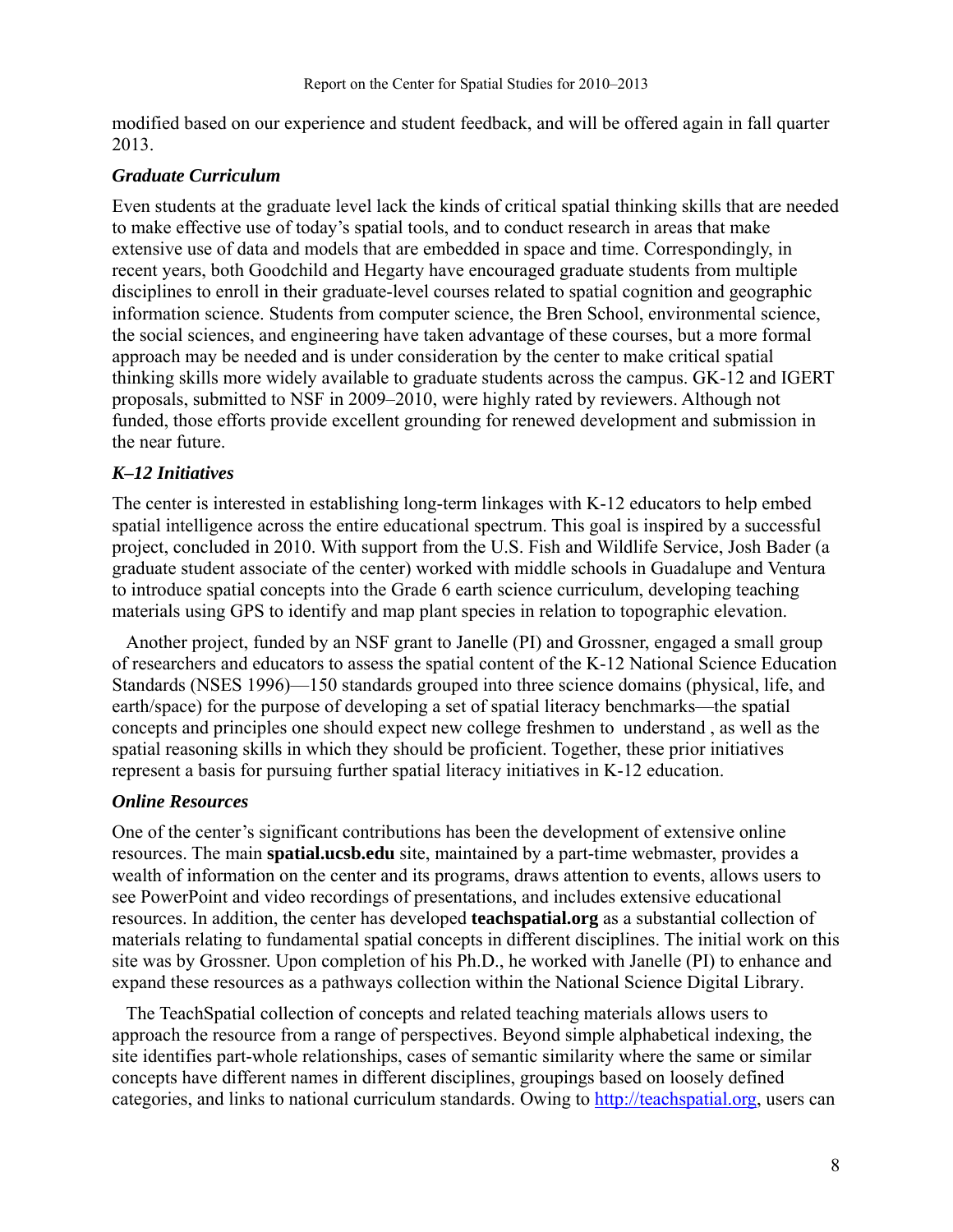now search the body of more than 140,000 NSDL instructional materials from a broad range of STEM disciplines based on their relevance to spatial concepts. In the future, it may be possible to consider whether and how spatial concepts can be used to create new, more intuitive, and more coherent user interfaces to spatial technology.

 Currently, Janelle and graduate student Daniel Ervin are working with researchers at Penn State University (Stephen Matthews and his team at the Population Research Institute) to build a new website based on workshops from the NICHD-supported training program in Advanced Spatial Analysis for the Population Sciences. Guylene Gadal, Bryan Karaffa, and Karen Doehner at UCSB have assisted in this effort with technical and editorial support. The site http://gispopsci.org will be launched for public access in May 2013.

## **V. Research and Funding**

Table 1 in Appendix 1 presents a summary of center funding from all sources in the period since March 2010.

## **Goodchild Project Funding:**

## *Endowed Chair*

The center has worked closely with UCSB development staff since its inception. Esri, the leading developer of Esri software, has had close relationships with UCSB for the past 30 years and has provided substantial funding for research, conferences and workshops, and student support. In 2010 the owners, Jack and Laura Dangermond, funded an endowed chair. Michael Goodchild was the first holder of the chair; with his retirement in 2012, the Dangermond Chair is scheduled to be assigned to Werner Kuhn, who replaces Goodchild in the Department of Geography in November 2013.

## *U.S. DOT Ports Project*

Funded by the U.S. Department of Transportation's Research and Innovative Technology Administration, this project was concerned with improving the efficiency of the trucking operation to and from the Ports of Los Angeles and Long Beach. It was led by Goodchild with Richard Church as co-PI, and with Val Noronha as project manager. Approximately 200 trucks were tracked in and out of the port on a 5-second sampling interval using GPS, and the results provided a real-time database of the movement of a large sample of the roughly 8,000 trucks that move shipping containers in the LA Basin. Work by Church and the project's subcontractors focused on improving the efficiency of the operation and reducing its air pollution by optimizing truck routing, minimizing queuing time at the port, and optimizing the handling of containers in the port. The project employed two graduate students at UCSB through its conclusion in June 2010.

## *National Geospatial-Intelligence Agency (NGA)*

The NGA's Academic Research Program has funded two projects at the center. The first, with PI Goodchild and co-PI Phaedon Kyriakidis, examined the application of geostatistical techniques to spatio-temporal data. It developed new methods of interpolation that use both spatial and temporal evidence, and that defined confidence limits on the detection of change in temporal sequences of imagery. The project continued as a no-cost extension through 2011, employing Guofeng Cao, a graduate student who finished his Ph.D. in 2010.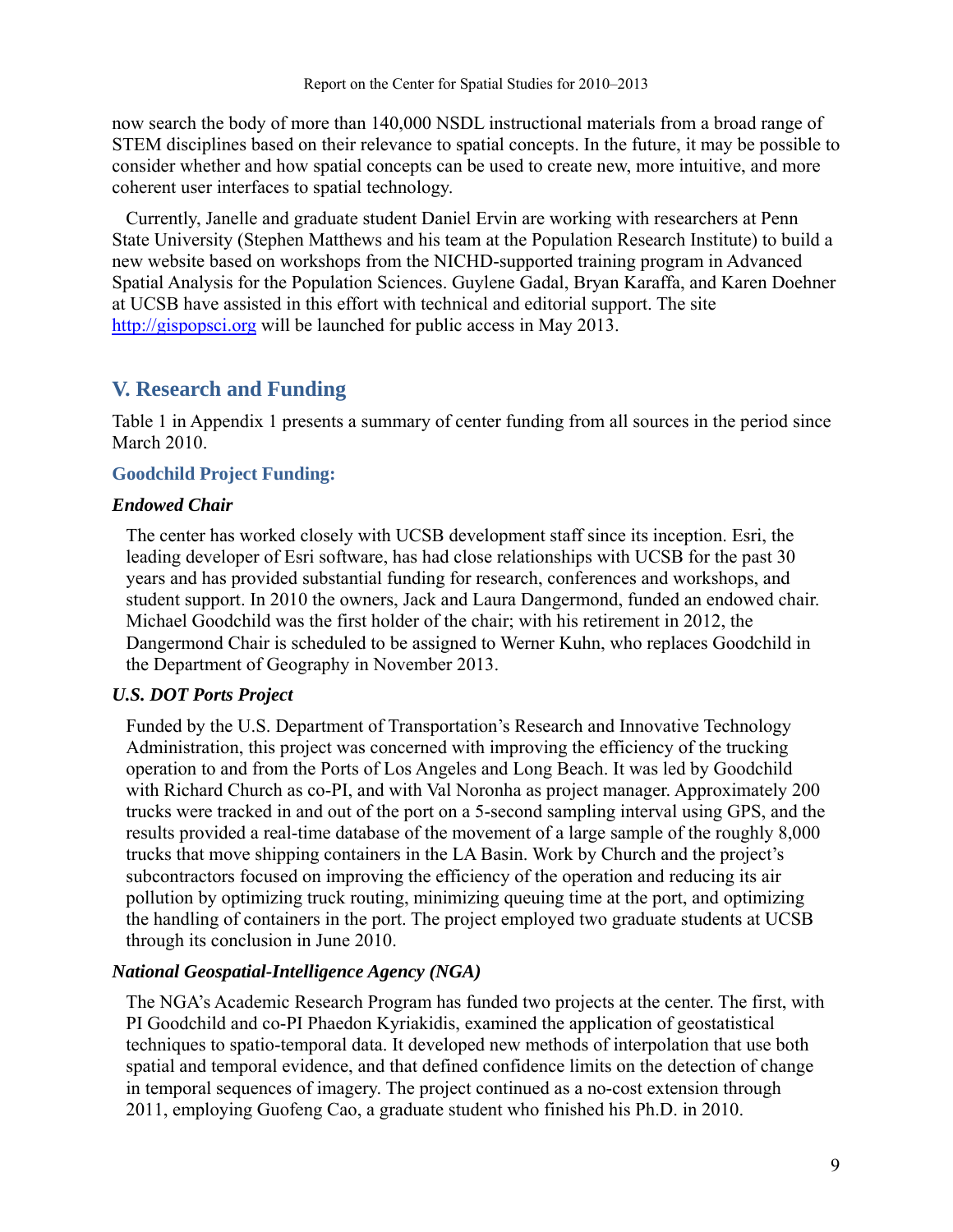The second project was initially funded in 2009 for two years, but additional funding will carry this project through early 2014, with Goodchild as PI and Martin Raubal as co-PI. It focuses on conflation, or the merging of geospatial data sets from disparate sources. The conflation problem is especially current in GIScience because of the rapid proliferation of data sources on the Web. Two graduate students were employed on the project: Linna Li (Geography) and Ben Adams (Computer Science). They have each completed the Ph.D. Dr. Li is continuing as a specialist on the project.

#### *NSF and Army Research Office: Volunteered Geographic Information (VGI)*

The topic of volunteered geographic information was the focus of two awards from the NSF Geography and Spatial Sciences program and from the Army Research Office. Both awards were made in 2009 for three years with Goodchild as PI. VGI is the geospatial form of usergenerated content, and raises numerous research questions: who contributes? about what? and what assurances lead to confidence in the results? The NSF project was collaborative with colleagues at the University of Washington and Ohio State University. In Santa Barbara, the four recent fire emergencies provided an excellent case study of the creation and use of VGI in time-critical situations. Three undergraduates were employed on the research in summer 2009, and graduate student Darren Hardy (Bren) investigated the geospatial content of Wikipedia.

#### *Minerals Management Service (MMS)*

In 2009 the center was awarded a small grant from the Camarillo office of the MMS to develop their geospatial data resources for the Federal portion of the coastal zone. The project involved the creation of metadata, cleaning of existing data, and identification of new data sources. The center collaborated with the Marine Science Institute and employed graduate student Gargi Chaudhuri (Geography) on the project.

#### *UC Multicampus Research Programs and Initiatives (MRPI)*

In 2009 the center participated in two submissions to the MRPI program, one jointly with UCLA and UC Merced on community sensing and mapping, and the other jointly with UC Riverside on the development of a spatially disaggregated model of the economy, transportation, and land use in the L.A. Basin. The latter was successful and funded for five years beginning in January 2010. The UCR PI is Richard Arnott, an economist, and Goodchild is the UCSB PI. UCSB's part of the project concerns the construction of a GIS database and the development of Web services that allow access to the model's forecasts. A full-time Specialist (Wenwen Li) worked on the project at UCSB for two years but has since taken a tenure-track appointment at Arizona State University. She was replaced by Linna Li, who will continue working on the project through its completion in late 2014.

#### *NSF: SEEK*

This project to study the spatial skills of Alzheimer's patients was originally proposed by Reginald Golledge before his death. Direction of the project was carried out by Goodchild and Daniel Montello. The funds supported a post-doc for Andrea Nuernberger through 2011.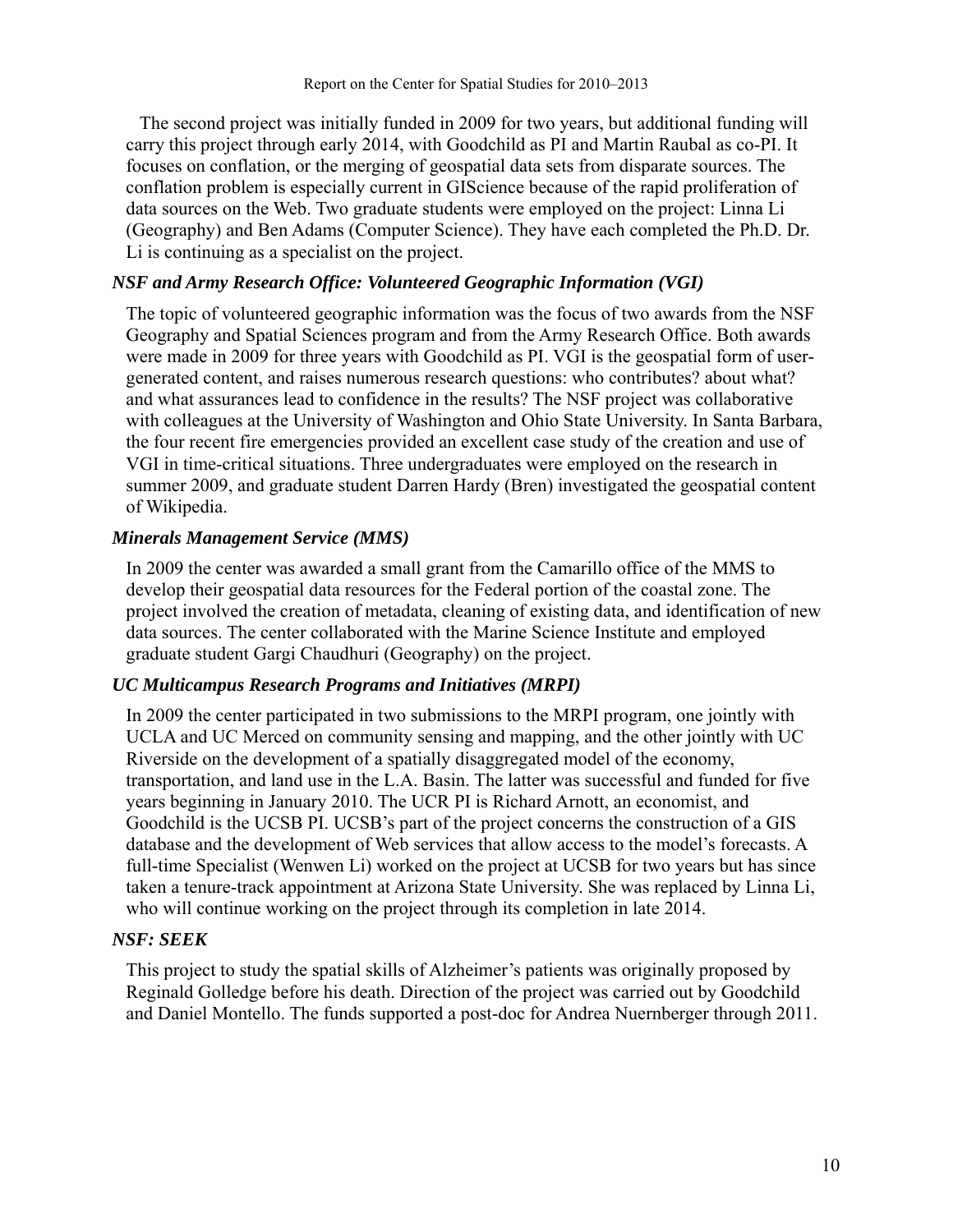## **Hegarty Project Funding:**

#### *National Science Foundation: Visualization of Uncertainty*

Funded by NSF, this is the first large-scale effort to consider the visualization of uncertainty in a systematic, end-to-end manner, with the goal of developing a generalizable set of techniques and procedures for accurately and effectively conveying the appropriate level of uncertainties in a wide range of decision-making processes of national importance. The approach combines a principled mathematical treatment of uncertainty in simulations, a comprehensive analysis of how this information can be transformed into a visual form, and a careful study and evaluation of human perception and cognition of spatial and multidimensional uncertainty, all informed by the needs of real-world applications. This project is collaborative with the University of Utah and Clemson University. It is led at UCSB by Hegarty PI and Goodchild, co-PI, and two graduate students, Grant McKenzie (Geography) and Trevor Barrett (Psychology).

#### *National Science Foundation: Representation Translation with Concrete and Virtual Models in Chemistry*

Funded by NSF, this project examines how students use concrete and virtual molecular models to understand the spatial structure of molecules, reason about spatial transformations in the domain of organic chemistry, and develop competence in using the various spatial representations of the domains, including models and diagrams. The approach combines laboratory studies of student learning and classroom interventions. This project is a collaborative with the University of Illinois, Chicago and the University of Maryland. At UCSB it is led by Hegarty and has employed two postdoctoral scholars (Andrew Stull and Shamin Padalkar) and two graduate students (Trevor Barrett and Heather Burte) in the Department of Psychological and Brain Sciences.

## *Institute for Collaborative Biotechnologies, UCSB: Investigating the Neural Basis of Individual Differences in Navigational Abilities*

Funded by a grant to the Institute for Collaborative Biotechnologies from the Army Research Institute, the goal of this project is to study the neural basis of individual differences in navigational abilities. Specifically, it studies both structural and functional differences in the brains of people with good and poor sense of direction using Diffusion Spectrum Imaging (DSI) and functional magnetic resonance imaging (fMRI). This project is directed by Hegarty and will provide funding for graduate student Heather Burte (Ph.D. student in the Department of Psychological and Brain Sciences).

## **Janelle Project Funding:**

## *NICHD Advanced Spatial Analysis Training Program (subcontract with Pennsylvania State University's Population Research Institute)*

This Penn State-UCSB collaboration has been in place since 2005 and more than 300 demographers and population scientists (mostly Ph.D. candidates, post-docs, and early-career professors from institutions across the United States) have benefited from intensive one- and two-week-long residential workshops taught by internationally recognized methodologists in GIS and spatial econometrics. In 2010 UCSB hosted two workshops, one focused on geographically weighted regression and the other on spatial pattern analysis. The 2011 workshop addressed multi-level modeling. Participants in these workshops come primarily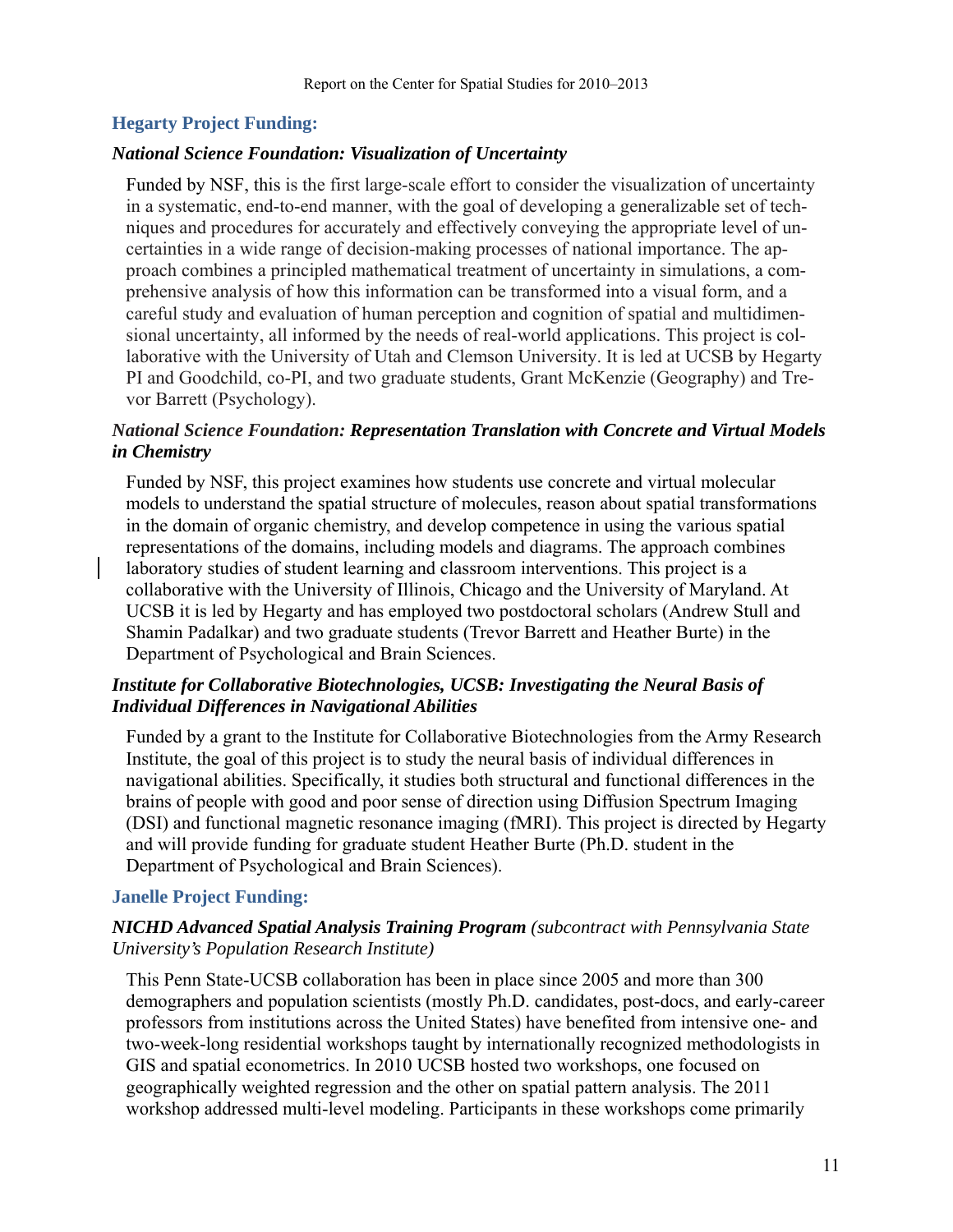from demography, epidemiology, the social sciences, and the health sciences. A limited number of positions in the workshops are filled by participants from UCSB, most recently from the departments of Communications, Economics, Geography, Marine Science, Sociology, and the Bren School. The workshops also provide instructional experiences for Geography graduate students, who work as teaching assistants.

 The current grant from NIH expires on 31 May 2013. A proposed five-year renewal is currently under review by NIH. If successful, ISBER (Stuart Sweeney as PI) will manage the UCSB subcontract, with both the Broom Center for Demography and the Center for Spatial Studies as primary partners.

#### *NSF National Science Digital Library (a DUE NSDL Pathways project):*

#### *TeachSpatial—A Portal to Instructional Resources on Spatial Concepts for STEM Education*

TeachSpatial provides a "spatial lens" on the National Science Digital Library (NSDL). NSDL catalogs more than 140,000 high-quality digital teaching resources from around the U.S. and the world, available on the Web. Those resources can be browsed and searched at http://nsdl.org/ and through the websites of many discipline-specific "Pathway" projects, for example ComPADRE (physics), BEN (biological sciences) and DLESE (earth sciences). The TeachSpatial site (http://teachspatial.org) now provides directed access to resources for all STEM subjects that are particularly useful for the teaching and learning of spatial concepts, principles, and skills. Grossner, now at Stanford University, worked with Janelle (PI) and Goochild in implementing this project. Funding from NSF (September 2010 –December 2011) enabled the "resources" section of the TeachSpatial website to be managed as an NSDL Collection. The TeachSpatial collection was accessioned to NSDL in February, 2012.

## **VI. Future Directions for spatial@ucsb**

The center has made very significant contributions over the past six years, building awareness of the role of spatial perspectives in research, initiating educational programs, and nurturing crossdisciplinary collaboration. Going forward, spatial@ucsb seeks to broaden its missions in the areas of research, infrastructure development, education, and service. The articulation of an expanded mission is summarized below, drawing on the legacy of Goodchild's and Janelle's contributions in establishing the center, building on the research foundations in spatial cognition by Hegarty, and linking these within the overarching vision advanced by Werner Kuhn.

#### **The Vision**

Kuhn's proposed vision for spatial@ucsb, presented to the Executive Vice Chancellor on 8 April 2013, draws on the concepts of *linked science* and *smart campus*. The idea of linked science is to combine open access to research results (data, models, publications) with topical and spatiotemporal links across disciplinary silos. This vision would draw on a backbone of cyberinfrastructure and computational expertise to position UCSB as a spatially integrated smart campus. The realization that location is a basis for (a) linking diverse data resources, (b) enabling spatio-temporal search and discovery of research materials, and (c) visualizing and analyzing processes in spatio-temporal context offers researchers, educators, and students a near seamless approach to knowledge development and transfer.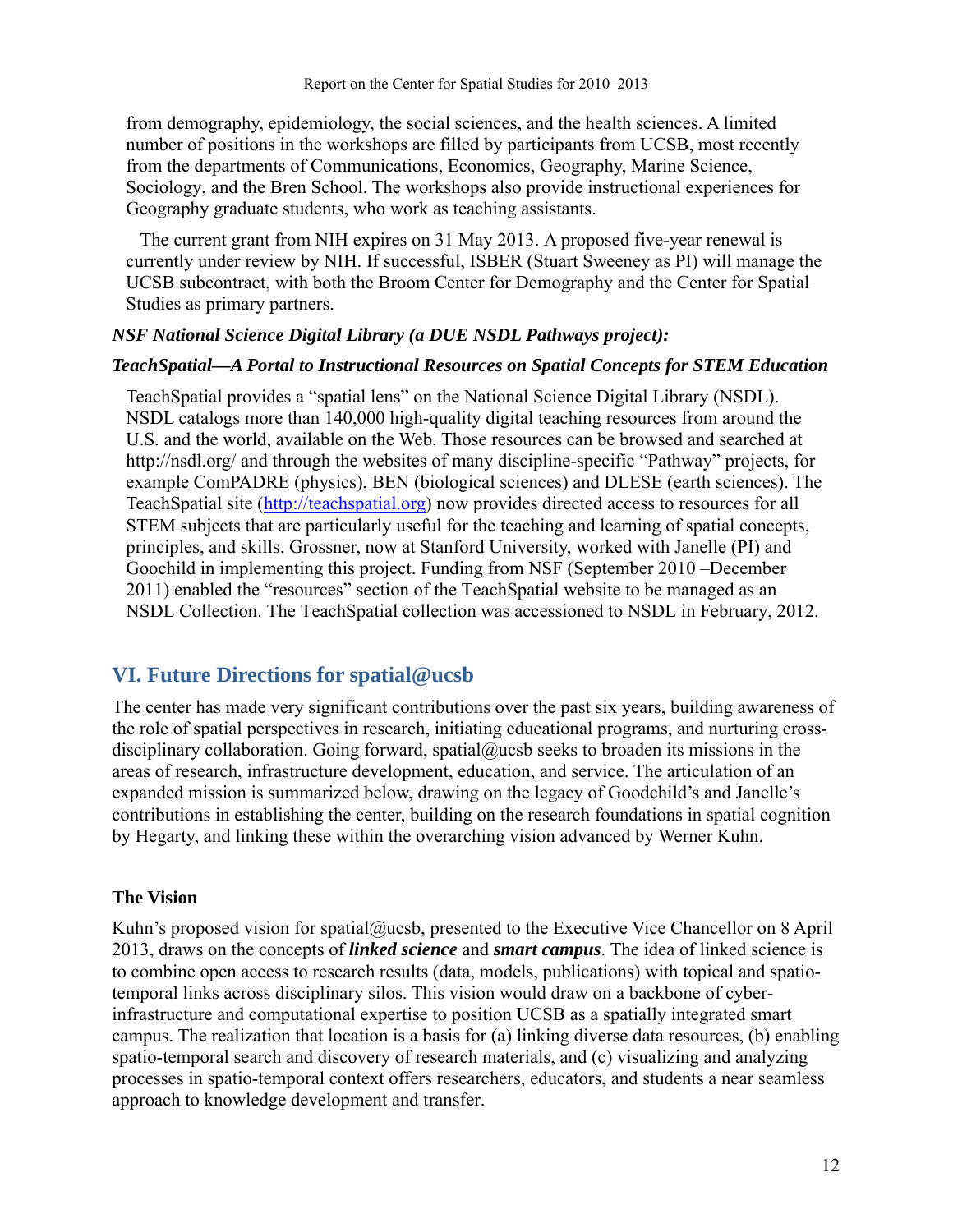The enabling of spatial reference and search is a core component of this vision, one that aligns with opportunities for diverse academic units and services to take part in the creation of a smart campus. One possibility is to build working relationships between the library and the spatial center to collaborate in establishing a service for sharing and integrating data and information resources. The pioneering efforts of the Alexandria Digital Library project, the resources of the Map and Imagery Laboratory, and the UCSB Library's linkage to the broader UC Digital Library represent a core of resources and talent to establish and demonstrate the synergy of linkedscience to enhance teaching and research. The Center for Spatial Studies is prepared to open discussions on this prospect and help implement the expanded technical services and conceptualization that such an initiative entails.

#### **Service**

Aside from the primary benefits of linked science for providing a platform for trans-disciplinary research, teaching, and project-based learning and problem investigation, there are other tangible benefits in promoting the vision of a smart campus. Examples that will steadily grow a spatially enabled service infrastructure for research and teaching include:

- help for domain scientists to discover and investigate questions and data spatially;
- web services, such as the current student-produced and constantly evolving *Interactive Campus Map* (ICM), a smart map for UCSB patrons and visitors (http://map.geog.ucsb.edu/);
- location-based apps for visitors and campus employees that enhance the efficiency and ease of use and care of the campus and its facilities; and
- expansion of the spatial@ucsb help desk beyond its current half-day per week (using the resources from the library and expertise of Geography graduate students).

## **Education**

Spatial $@$ ucsb is committed to enhancing the quality of its current initiatives, such as the Minor in Spatial Studies and the Freshman Seminar on *Thinking Spatially in the Arts and Sciences*. The center will also take the lead in evaluating the potential for and creating campus-wide general education courses in (a) **spatial computing** with novel, project-based teaching elements online, and (b) **spatial cognition** with a focus on evidenced-based learning for applications in everyday life and in professional/disciplinary practice. Such courses represent potential candidates for designation as core requirements for the Minor in Spatial Studies.

 The center's existing http://teachspatial.org website already provides interactive online demonstrations of core spatial concepts (location, neighborhood, networks, and so forth). These can be used as elements for a general course, but they also can be used as **micro-insertions of spatial content into existing science and humanities courses**. The application-driven nature of spatial concepts and their uses suggests a novel idea of two-way micro-insertions, where domain courses benefit from hands-on spatial perspectives, while spatial computing courses are grounded in realistic application projects.

We argue that *spatially enabled interdisciplinarity* has the potential to unite multiple social,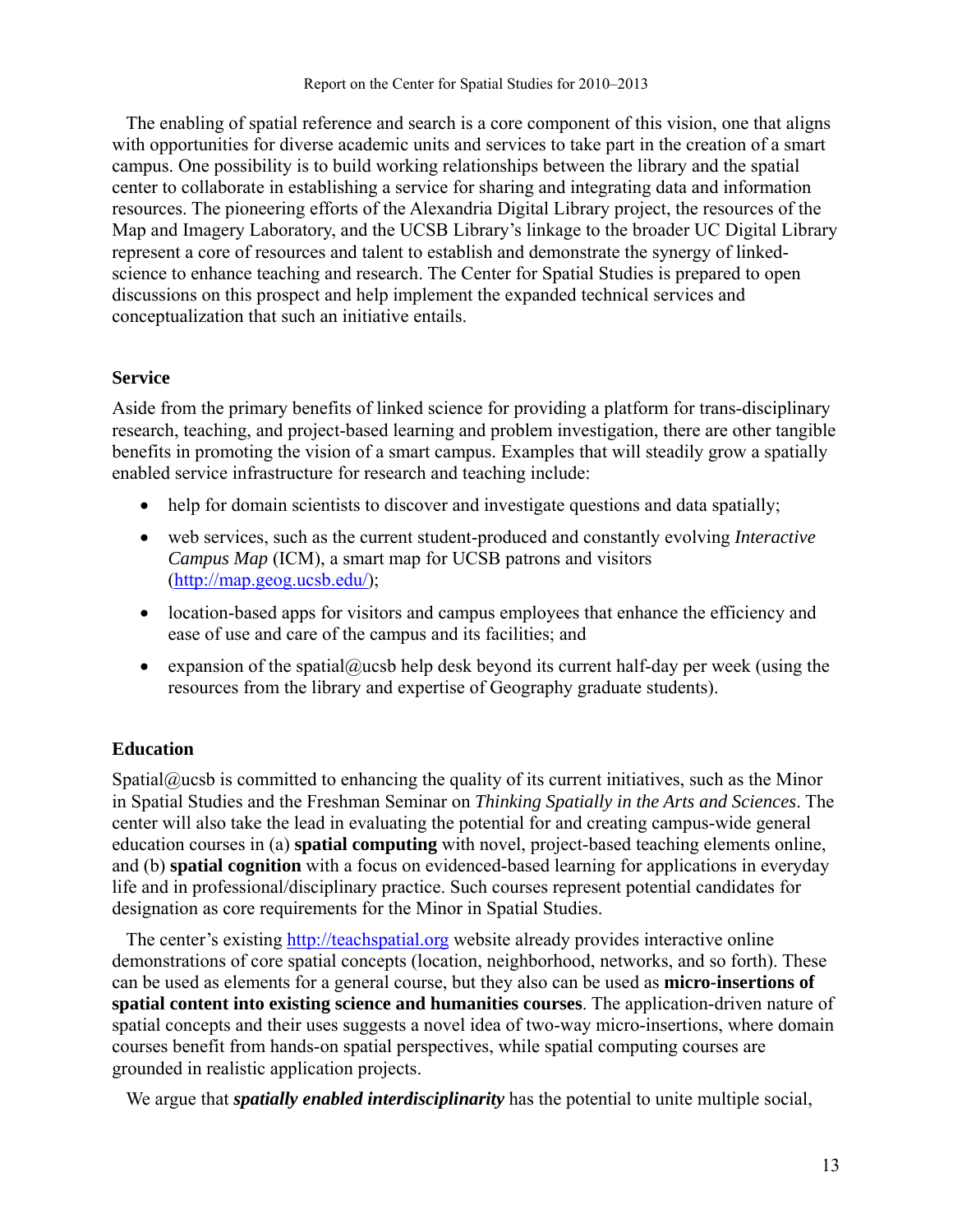scientific, and technical perspectives on key issues like climate, energy, transportation, health, poverty, or financial systems. This kind of interdisciplinary teaching innovates at the undergraduate level, reinforces graduate programs, and—if systematically evaluated—supports academic program development.

 Using the examples of fundamental spatial concepts and spatially enabled interdisciplinarity, spatial@ucsb will seek to involve high school students and teachers in the Santa Barbara area in spatial thinking and computing projects and to document the results of these initiatives with learning assessments.

#### **Research**

Research directions will be guided by the primary interests of Kuhn, Goodchild, Hegarty, and Janelle, as documented elsewhere in this report, and by scholarship from those who affiliate with the center.

 The use of **data visualization technologies** is a theme that cuts across the academy and has been and will remain central to the research by Kuhn, Goodchild, Hegarty, and their students.

 Hegarty's interest in collaborating with disciplinary specialists to document **spatial cognition** within specific disciplines (such as medical surgery, chemistry, and mechanics), emerges as a platform for refining our understanding of how spatial reasoning and spatial methodologies intersect across disciplines. It is also supportive of Kuhn's interest in research collaboration that extends into the arts, humanities, social sciences, humanities, and across the sciences—especially in terms of their interest in **spatio-temporal perspectives**. All of the personnel affiliated with the center share research interests in the use of **spatial concepts for reasoning** processes in problem solving and education.

 The planned research is clearly fundable, as inter- and transdisciplinary research remains high on the agenda of funding agencies and "spatial" keeps proving its worth by connecting disciplines and world-views in a data-driven way, supporting rational and transparent arguments for governance and resource allocations.

#### **Outreach**

Spatial@ucsb is already considered a leader worldwide in its sponsorship of specialist research meetings and a leader nationally in training workshops for the next generation of spatially enabled scholarship. It is well known locally for engagement in K-12 education to promote spatial literacy and for research and conference initiatives that help integrate UCSB academic activities with the interests of private industry and government agencies. Going forward, these efforts will be maintained. However, spatial@ucsb has identified a set of new initiatives that warrant consideration.

 The first is to establish **UCSB as the hub for spatial knowledge and learning**. An existing role of the center that warrants strengthening and further promotion is the attraction of faculty and advanced graduate students to spend time in residence at UCSB as contributing visitors, interacting with each other and with local researchers. Hosting sabbatical visitors, possibly with a thematic focus at certain times, offers huge potential at almost no cost. UCSB is ideally situated in terms of its academic talent pool, facilities, and local environment to be recognized as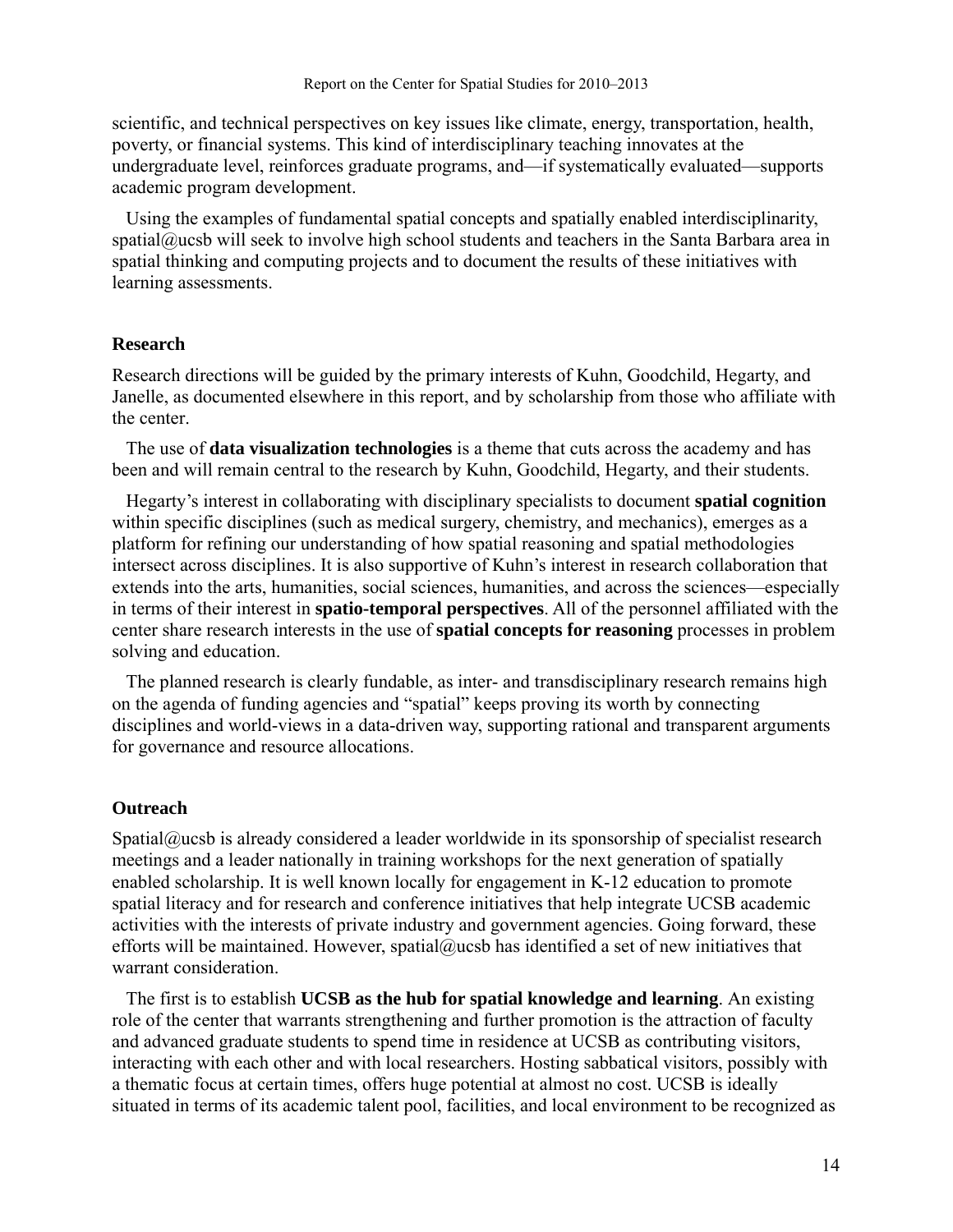a destination of choice for the world's leading researchers in spatial thinking and geographic information science**.** 

Building complementary roles for spatial@ucsb and the Vespucci Initiative would provide an expanded global perspective for the center. The Vespucci Initiative (co-founded by Goodchild, Kuhn, and others) sponsors international institutes for scholars to integrate and synthesize ideas in different research fields germane to the analysis of location and to assume leadership in the advancement of geographic information science and its relevance to society. While most of these institutes have met in Italy, the Initiative has branched out geographically in recent years and held an April 2013 week-long institute on Catalina Island. Spatial@ucsb's existing alliances with NCEAS, NCGIA, and UCGIS, and its presence within the UC system, position it as a central contributor to the Vespucci Initiative and improves UCSB's access to an expanding global network of spatial centers and information on research and funding programs.

 An **online publication series** may be a useful carrier of the message that spatial is everywhere and the center would garner wide recognition by making the core literature of the spatial information sciences available online.

#### **Personnel and Operational Support**

In January 2014, Kuhn will assume the role as Director and Hegarty as co-Director of the center, and the prospect of engaging a post-doctoral student in the center is under consideration. The current staff component for the center includes a half-time Program Director (Janelle), full-time Administrative Coordinator/Student Advisor (Doehner), part-time specialists in computer systems support and web development, and two graduate student researchers to manage the campus help desk and engage graduate students in interdisciplinary research activities.

 Operational funds allow for special initiatives, such as (a) an annual local conference to bring GIS professionals from the private and government sectors together with UCSB academic personnel and students, (b) an annual specialist research meeting to focus on cutting-edge topics in geographic information science, and (c) maintaining the center's infrastructure. Outside funding is a priority of special significance for maintaining the research profile of the center and in advancing its academic objectives.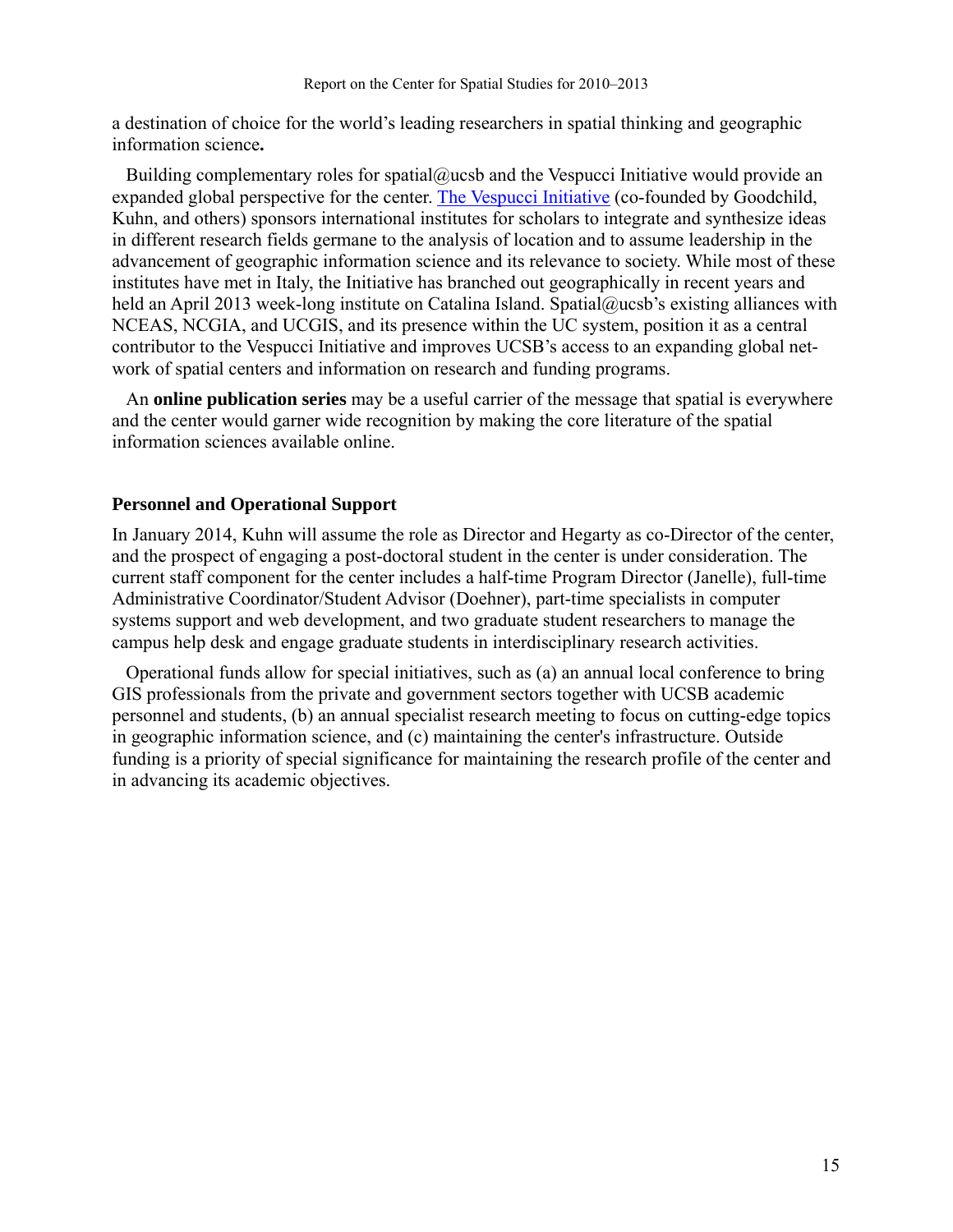# APPENDIX 1 FUNDING 2010–2013

## **Table 1. Funding in Support of Research and Training Programs** (covering

period April 2010–April 2013) Listing organized by principal investigator

| <b>Funding Agency</b>                                                         | <b>Title</b>                                                                                                                                                   | <b>Start / End</b>                                       | <b>Award</b>                |
|-------------------------------------------------------------------------------|----------------------------------------------------------------------------------------------------------------------------------------------------------------|----------------------------------------------------------|-----------------------------|
|                                                                               | Michael Goodchild, principal investigator                                                                                                                      |                                                          |                             |
| $\overline{\mathbf{U}}$ .S.<br><b>Department of</b><br><b>Transportation</b>  | MeTrIS: Metropolitan transportation<br>information system applying space-based<br>technologies for freight congestion mitigation                               | $8/7/07$ to<br>6/30/10                                   | \$1,995,329                 |
| <b>National</b><br><b>Geospatial-</b><br><b>Intelligence</b><br><b>Agency</b> | A geospatial framework for data analysis and<br>modeling across multiple spatial and temporal<br>scales                                                        | $8/7/07$ to<br>8/6/10                                    | \$450,000                   |
| <b>Minerals</b><br><b>Management</b><br><b>Service</b>                        | GIS research                                                                                                                                                   | $9/24/09$ to<br>8/15/10                                  | \$60,000                    |
| <b>National</b><br><b>Geospatial-</b><br><b>Intelligence</b><br><b>Agency</b> | Geospatial feature conflation: conceptual,<br>statistical, and optimization approaches, with<br>no-cost extension into 2012, followed by<br>additional funding | $10/16/09$ to<br>10/15/11<br>$10/16/12$ to<br>early 2014 | \$288,548<br>\$134,000      |
| <b>National Science</b><br><b>Foundation</b>                                  | Development and assessment of self-assessed<br>scales for everyday environmental knowledge<br>(SEEK)                                                           | $9/1/09$ to<br>2/29/12                                   | \$200,000                   |
| <b>Army Research</b><br><b>Office</b>                                         | User-generated terrain information                                                                                                                             | $6/15/09$ to<br>6/14/12                                  | \$237,392                   |
| <b>National Science</b><br><b>Foundation</b>                                  | Collaborative research: a GIScience approach<br>for assessing the quality, potential<br>applications, and impacts of volunteered<br>geographic information     | $6/1/09$ to<br>11/30/12                                  | \$149,454                   |
| <b>UC Office of the</b><br><b>President</b>                                   | Virtual co-laboratory for policy analysis in<br>Greater LA (subaward from UC Riverside)                                                                        | $1/1/10$ to<br>12/31/14                                  | \$630,730 to<br><b>UCSB</b> |
|                                                                               |                                                                                                                                                                |                                                          |                             |

## **Mary Hegarty, principal investigator**

|                   | <b>National Science</b> Representation Translation with Concrete and 8/15/2010 to \$667,559 |           |  |
|-------------------|---------------------------------------------------------------------------------------------|-----------|--|
| <b>Foundation</b> | Virtual Models in Chemistry (PI: Mary He-                                                   | 7/31/2013 |  |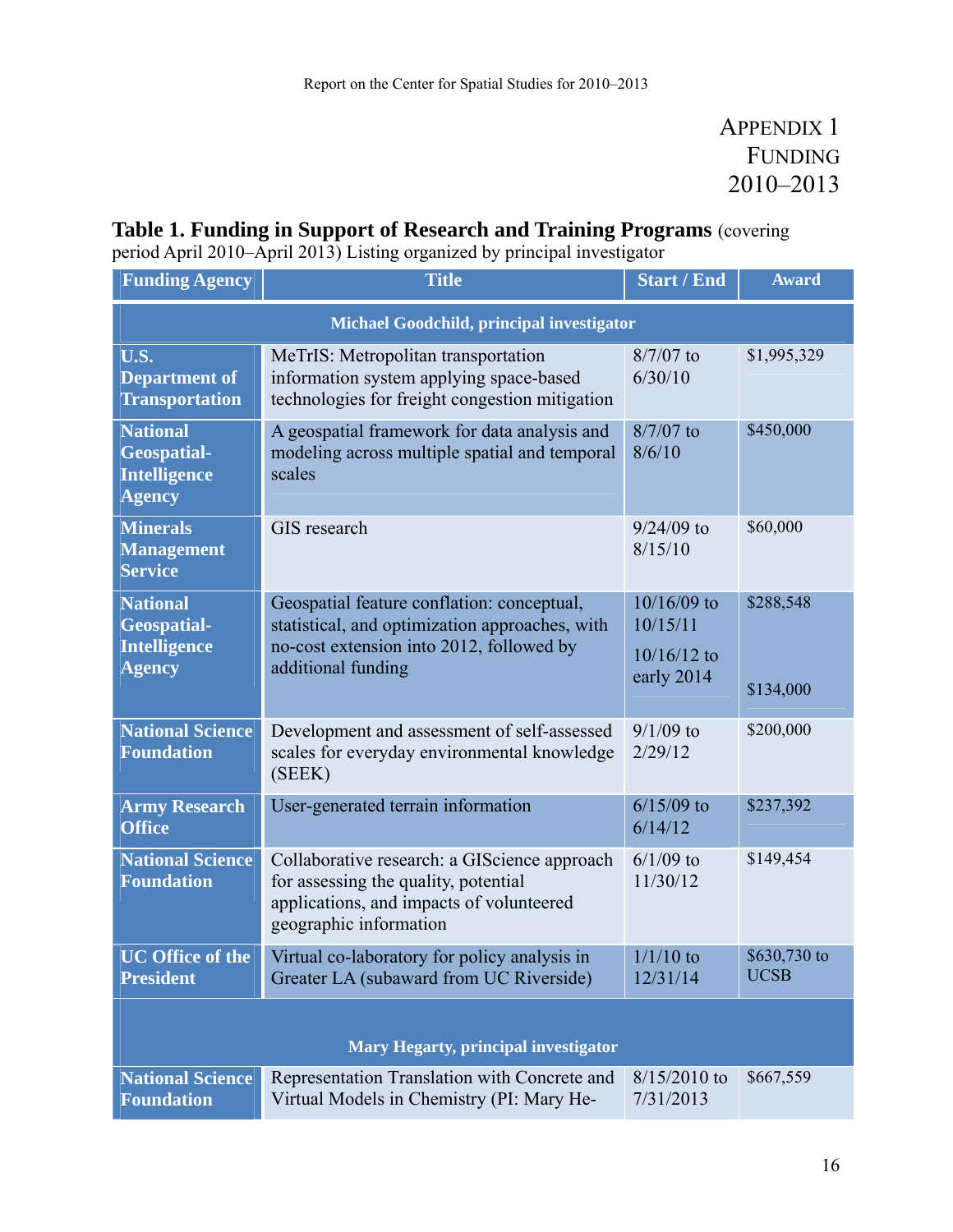|                                                                                                                          | garty).                                                                                                                                                                   |                              |                             |
|--------------------------------------------------------------------------------------------------------------------------|---------------------------------------------------------------------------------------------------------------------------------------------------------------------------|------------------------------|-----------------------------|
| <b>National Science</b><br><b>Foundation</b>                                                                             | Modeling, Display and Understanding Uncer-<br>tainty in simulations for Policy Decision<br>Making (PIs: Mary Hegarty and Michael<br>Goodchild)                            | $10/1/2012$ to<br>9/30/2016  | \$599,797                   |
| <b>Center for Col-</b><br>laborative Bio-<br>technologies                                                                | Investigating the Neural Basis of Individual<br>Differences in Navigational Abilities                                                                                     | $12/1/2012$ to<br>11/30/2013 | \$100,000                   |
| Donald Janelle, principal investigator                                                                                   |                                                                                                                                                                           |                              |                             |
| <b>National Science</b><br><b>Foundation</b>                                                                             | (NSDL DUE), TeachSpatial: A Portal to In-<br>structional Resources on Spatial Concepts for<br><b>STEM Education. See:</b><br>http://teachspatial.org (with Karl Grossner) | $9/1/10$ to<br>12/31/11      | \$149,859                   |
| <b>National Insti-</b><br>tutes of Health<br>(NICHD R25)<br>sub-contract<br>with Pennsylva-<br>nia State Uni-<br>versity | Advanced Spatial Analysis Training for Pop-<br>ulation Scientists, Stephen Matthews (PSU,<br>PI) Donald Janelle (UCSB PI), and Michael<br>Goodchild (UCSB PI).            | $6/1/2008$ to<br>5/31/2013   | \$519,595 to<br><b>UCSB</b> |
|                                                                                                                          |                                                                                                                                                                           |                              |                             |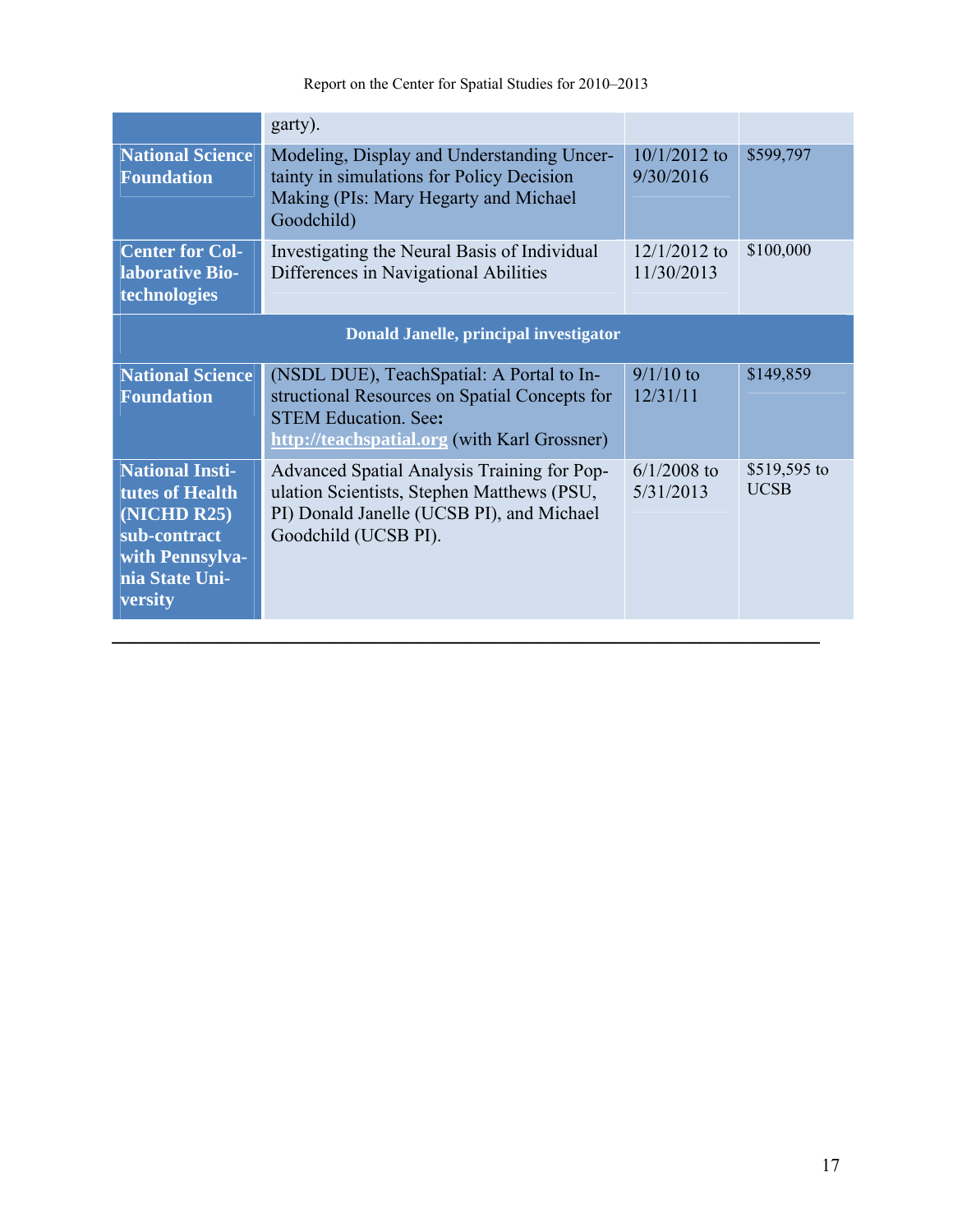# APPENDIX 2 SERVICE ACTIVITIES 2010–2013

## **Specialist Meetings**

**December 2010**  *Spatio-Temporal Constraints on Social Networks*  http://ncgia.ucsb.edu/projects/spatio-temporal/ for presentations and final report

**December 2011**  *Future Directions in Spatial Demography*  http://ncgia.ucsb.edu/projects/spatial-demography/ for presentations and final report

**December 2012**  *Spatial Thinking Across the College Curriculum*  http://www.spatial.ucsb.edu/events/STATCC/ for presentations and final report

## **Advanced Spatial Analysis Training Program Workshops**

*Organized by Don Janelle (UCSB) and Stephen Matthews (Penn State)* 

In conjunction with Penn State University's Population Research Institute, spatial@ucsb has, since 2005, organized and hosted week-long residential training workshops for researchers in the population sciences. This program is funded by the Eunice Kennedy Shriver National Institute of Child Health and Human Development (NICHD) to help expose population scientists to ways of integrating spatial data and spatial analytic methods in demographic inquiry. Participants, approximately 30 per workshop, come from major research universities across the United States—they include mostly junior faculty, post-doctoral scholars, and Ph.D. students from disciplines such as demography, epidemiology, public health, sociology, economics, and geography. Visiting instructors are recognized leaders in applications of spatial econometrics and geographic information technologies. The most recent of these workshops are listed below and more details and related resources for all workshops are available at http://www.csiss.org/GISPopSci/workshops/index.php. The website in support of the program is maintained by the spatial webmaster.

**\_\_\_\_\_\_\_\_\_\_\_\_\_\_\_\_\_\_\_\_\_\_\_\_\_\_\_\_\_\_\_\_\_\_\_\_\_\_\_\_\_\_\_\_\_\_\_\_\_\_\_\_\_\_\_\_\_\_\_\_\_\_\_\_\_** 

## **2010**

#### **Geographically Weighted Regression**

**Instructors:** A. Stewart Fotheringham (National University of Ireland, Maynooth), Chris Brunsdon (University of Leicester), and Martin Charlton (National University of Ireland, Maynooth) **Host Institution**: Center for Spatial Studies, UCSB (July 12–16)

#### **Spatial Pattern Analysis**

**Instructors:** Arthur Getis (San Diego State University), John Weeks San Diego State University), Jared Aldstadt (University at Buffalo), and Stephen Matthews (Penn State University) **Host Institution:** Center for Spatial Studies, UCSB, (July 19–23)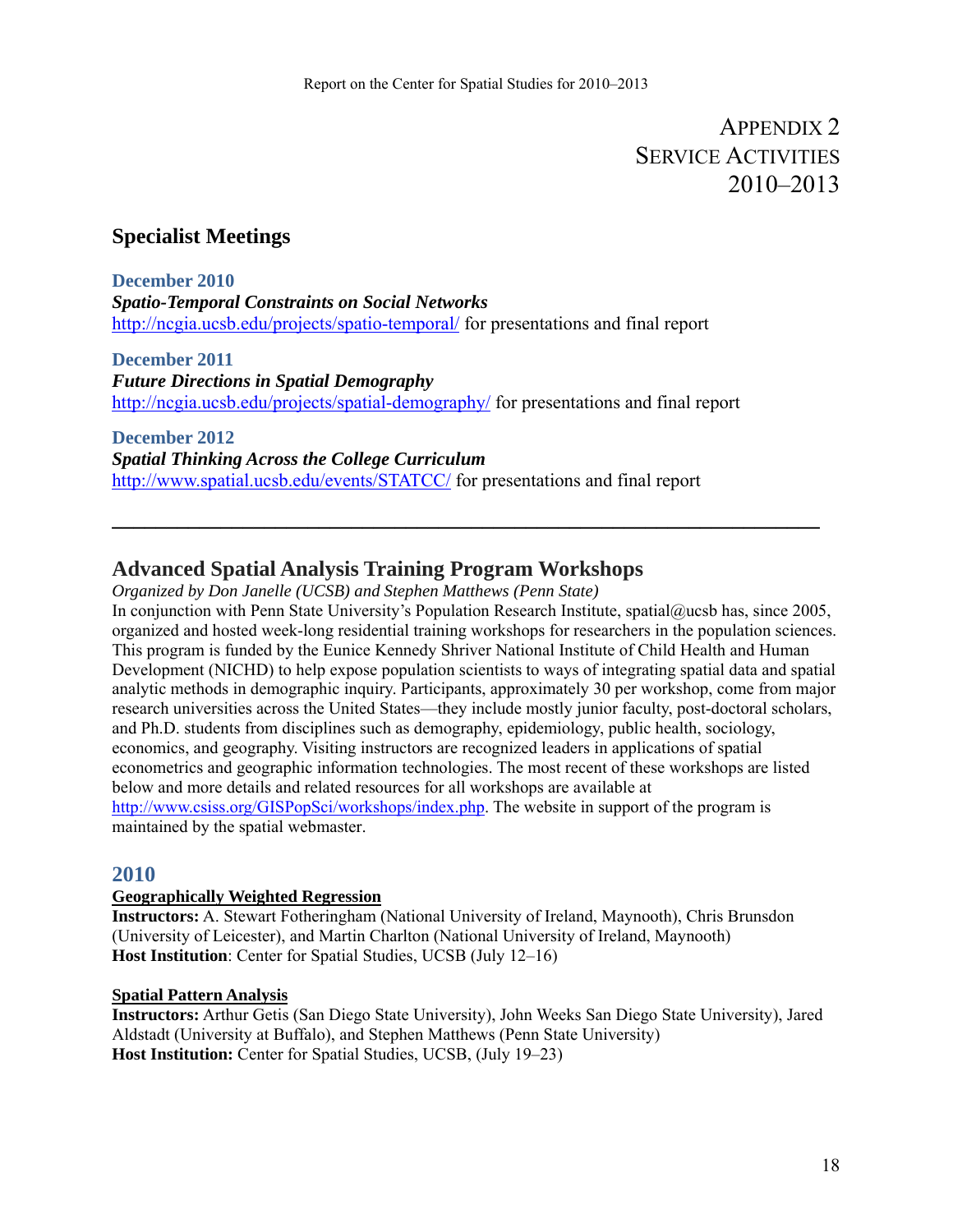## **2011**

#### **Spatial Regression Modeling**

**Instructors:** Paul R. Voss (University of North Carolina at Chapel Hill) and Katherine Curtis, University of Wisconsin-Madison

**\_\_\_\_\_\_\_\_\_\_\_\_\_\_\_\_\_\_\_\_\_\_\_\_\_\_\_\_\_\_\_\_\_\_\_\_\_\_\_\_\_\_\_\_\_\_\_\_\_\_\_\_\_\_\_\_\_\_\_\_\_\_\_\_\_** 

**Host Institution:** The Population Research Institute, Penn State (June 19–24)

#### **Multilevel Modeling**

**Instructors:** Kelvyn Jones (University of Bristol), and S. V. Subramanian (Harvard University) **Host Institution:** Center for Spatial Studies, UCSB (July 10–14)

**The UCSB ThinkSpatial Brown-bag Forum** sponsors noon-time sessions that feature theories, concepts, tools, and applications of spatial thinking. Speakers are drawn primarily from UCSB, but also from industry and academic visitors to the campus. ThinkSpatial was initiated in 2007. The ThinkSpatial presentation archive features abstracts and slide presentations of more than 70 talks that help document the interest in spatial perspectives by researchers at UCSB. The program is organized by Donald Janelle.

## **ThinkSpatial 2010–2011**

| 4 October   | Danielle Forsyth, Thetus Corporation, Portland, Oregon Using Savanna to Model and<br><b>Analyze Complex Human Ecosystems</b>                  |
|-------------|-----------------------------------------------------------------------------------------------------------------------------------------------|
| 5 October   | Arnold Bregt, Geo-information Science, Wageningen University, The Netherlands<br><b>Discovering Spatial Thinking</b>                          |
| 15 October  | Michael Worboys, Spatial Information Science and Engineering, University of Maine<br>The Foundations of Spatial Change                        |
| 26 October  | Petrutza Caragea, Statistics, Iowa State University Analysis of Areal Data: Should a<br><b>Model with (Spatial) Dependence be Considered?</b> |
| 2 November  | Waldo Tobler, Geography, UCSB Visualization of Some Spatial Concepts                                                                          |
| 9 November  | George Legrady, Media Arts & Technology/Art, UCSB Representing Space-<br><b>Representation in Space</b>                                       |
| 30 November | Lisa Parks, Film and Media Studies, UCSB Zeroing In: Infrastructure Ruins and<br>Datalands in Afghanistan and Iraq                            |
| 18 January  | Michael Goodchild, Geography, UCSB and Donald Janelle, spatial@ucsb Introducing<br>the New UCSB Undergraduate Minor in Spatial Studies        |
| 1 February  | Jon Jablonski, Map and Imagery Library, UCSB A Geographic Approach to<br><b>Information Seeking Behavior</b>                                  |
| 15 February | Marko Peljhan, UC Institute for Research in the Arts Unmanned Poles-Human<br><b>Landscapes</b>                                                |
| 24 February | Ruth Mostern, History, UC Merced Spatial Literacy in the History Classroom Teaching<br>the Silk Road with Google Earth                        |
| 8 March     | Mark Kram, Groundswell Technologies, Inc., Santa Barbara Sensor and GIS Integration<br>for Automated Web-Based Environmental Monitoring       |
| 19 April    | Steve Conner and Dennis Whelan, Campus Planning and Design, UCSB Campus Long<br>Range Development Planning with a 3D GIS Model                |
| 3 May       | Volker Welter, History of Art and Architecture, UCSB Umwelt: Seeing the World from<br>the Inside Out                                          |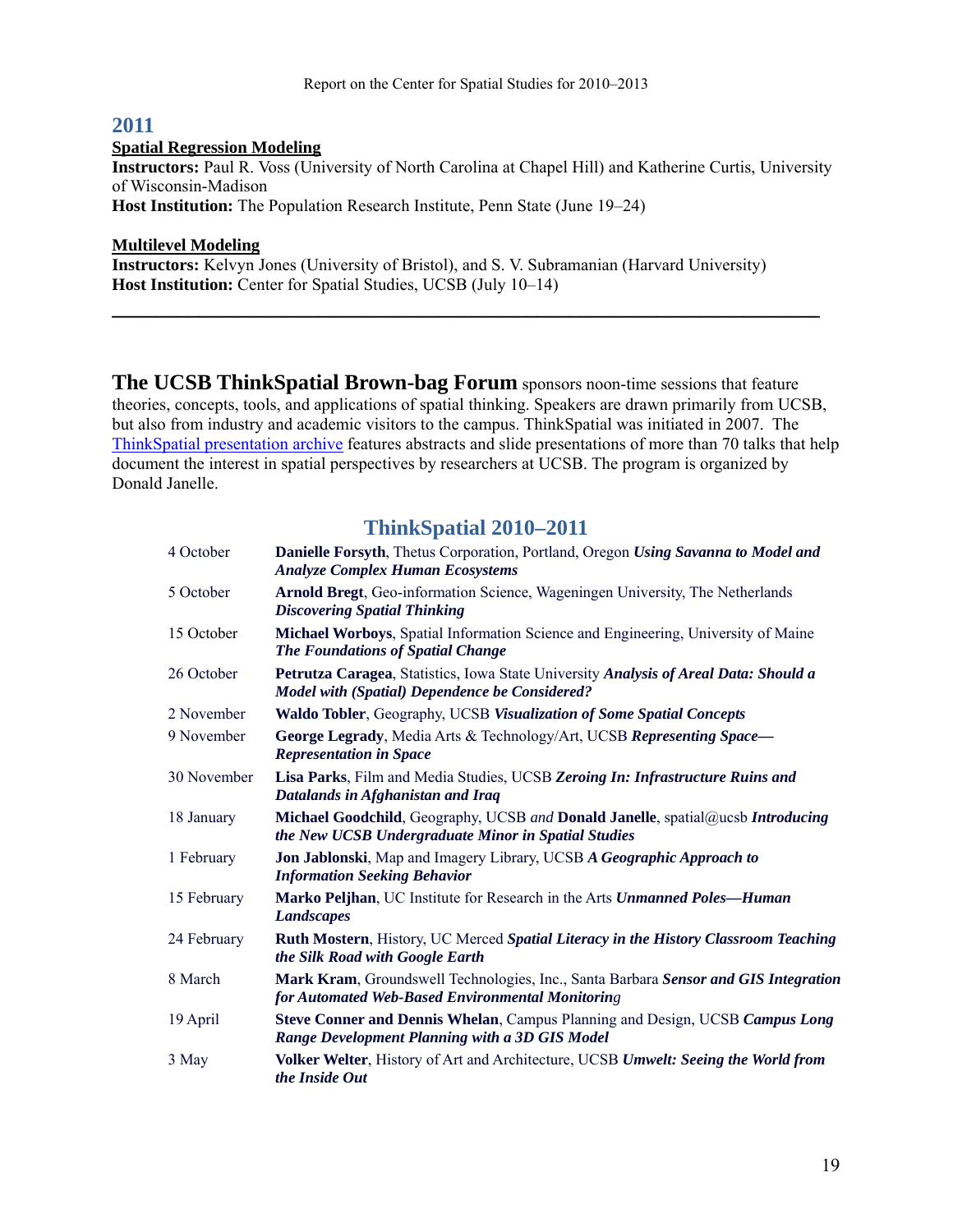# **ThinkSpatial 2011–2012**

| 4 October   | Michael Goodchild, Geography, UCSB Geographical Intelligence                                                                                                                                                                                                 |
|-------------|--------------------------------------------------------------------------------------------------------------------------------------------------------------------------------------------------------------------------------------------------------------|
| 25 October  | Kostas Goulias, Geography, UCSB Simulator of Activities, Greenhouse Emissions,<br><b>Networks, and Travel (SimAGENT) in Southern California</b>                                                                                                              |
| 15 November | Karl Grossner, spatial@ucsb Finding the Spatial In Order to Teach It                                                                                                                                                                                         |
| 6 December  | Katherine Kaford Papineau, History of Art and Architecture, UCSB Finding Domestic<br><b>Space in a Glass House</b>                                                                                                                                           |
| 17 January  | <b>Donald Janelle</b> , spatial@ucsb An Open Forum on the UCSB Undergraduate Minor in<br><b>Spatial Studies</b>                                                                                                                                              |
| 20 January  | David Uttal, Northwestern University Spatial Abilities and STEM Education: When,<br>Why, and How Presentation in (co-sponsored by UCSB Psychological & Brain Sciences;<br>Cognition, Perception and Cognitive Neuroscience Group)                            |
| 24 January  | Swati Chattopadhyay, History of Art and Architecture, UCSB Unlearning the City                                                                                                                                                                               |
| 14 February | Andrew Stull, Psychological & Brain Sciences, UCSB Orienting Objects in 3D Virtual<br><b>Reality</b>                                                                                                                                                         |
| 06 March    | <b>Bernard Comrie, Linguistics, UCSB; Max Planck Institute for Evolutionary</b><br>Anthropology, Leipzig Mapping the world's linguistic diversity: The World Atlas of<br><b>Language Structures</b>                                                          |
| 09 March    | <b>Teenie Matlock, Cognitive and Information Sciences, UC Merced The Semantics of</b><br>Space, Politics, and Car Accidents Presentation in (co-sponsored by UCSB Psychological<br>& Brain Sciences; Cognition, Perception and Cognitive Neuroscience Group) |
| 13 March    | Richard Church, Geography, UCSB What Makes a Location Problem Difficult to Solve?                                                                                                                                                                            |
| 8 May       | Jon Jablonski, Davidson Library, UCSB Measuring Place: Evaluating the Importance of<br><b>Libraries through Sketch Maps</b>                                                                                                                                  |

# **ThinkSpatial 2012–2013**

| 30 October  | Rick Wood, CHK America The Psychology of Wayfinding                                                                                                                                                                        |
|-------------|----------------------------------------------------------------------------------------------------------------------------------------------------------------------------------------------------------------------------|
| 2 November  | Timothy Hawthorne, Georgia State University Hamil Pearsall, Temple University and<br>Daniel Block, Chicago State University Engaging Communities to Increase Spatial<br><b>Knowledge Production in Geographic Research</b> |
| 6 November  | David Weaver, School of Tourism, Leisure, Hotel and Sport Management, Griffith<br>University (Australia) Assisting Endangered Spaces: Protected Area Visitor Willingness<br>to Participate in Site Enhancement Activities  |
| 13 November | Janet Walker, Film and Media Studies, UCSB Site Seeing: Documentary Film and<br>(other) Technologies of Visualization                                                                                                      |
| 27 November | Krzysztof Janowicz, Geography, UCSB The Role of Space and Time for Identity<br><b>Resolution on the Web</b>                                                                                                                |
| 4 December  | <b>Matthew Turk, Computer Science, UCSB Gesture Interaction</b>                                                                                                                                                            |
| 29 January  | <b>Rich Mayer, Psychological &amp; Brain Sciences, UCSB Using Graphics to Enhance</b><br><b>Learning</b>                                                                                                                   |
| 5 March     | Wendy Meiring, Statistics and Applied Probability, UCSB Nonstationary Spatial<br><b>Correlation Modeling and Estimation</b>                                                                                                |
| 19 March    | Keith Clarke, Geography, UCSB What is the World's Oldest Map?                                                                                                                                                              |
| 16 April    | Scott Grafton, Psychological & Brain Sciences, UCSB Spatial Reference Frames for<br><b>Real and Virtual Movements</b>                                                                                                      |
| 30 April    | Donald Janelle, spatial@ucsb Rivers, Bridges, Stagecoaches, and the Early Nineteenth-<br><b>Century Space-time Structure of Maine's Settlement System</b>                                                                  |
| 14 May      | Dieter Lukas, Zoology, University of Cambridge, Where are all the Females? The Effect<br>of Resource Distribution on Mammalian Mating Strategies                                                                           |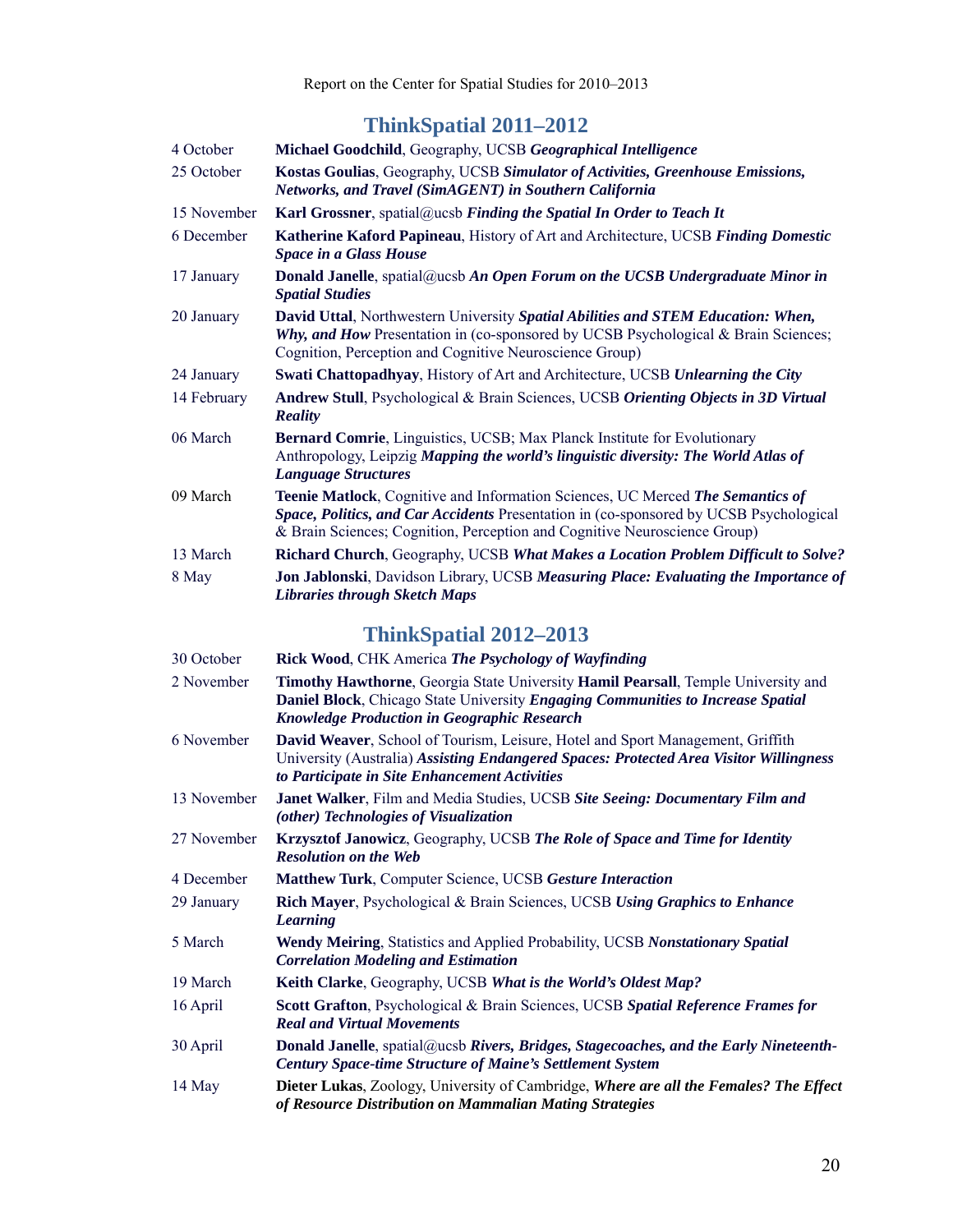| 21 May | Jianhong Xia, Geography, Curtin University, Why Don't Commuters Choose the Nearest<br><b>Train Station?</b>      |
|--------|------------------------------------------------------------------------------------------------------------------|
| 28 May | Jeff Howarth, Geography, Middlebury College, What are Students Thinking When You                                 |
| 3 June | <b>Teach GIS?</b><br><b>Phaedon Kyriakidis, Geography, UCSB, Multivariate Gaussian Distributions, Points on</b>  |
|        | Hyper-Ellipsoids, and Efficient Simulation of Lognormal Random Fields for<br><b>Hydrogeological Applications</b> |
|        |                                                                                                                  |

## **Graduate Student Forums**

**\_\_\_\_\_\_\_\_\_\_\_\_\_\_\_\_\_\_\_\_\_\_\_\_\_\_\_\_\_\_\_\_\_\_\_\_\_\_\_\_\_\_\_\_\_\_\_\_\_\_\_\_\_\_\_\_\_\_\_\_\_\_\_\_\_** 

Since 2008, spatial@ucsb has provided opportunities for graduate students from several academic departments to gather on a regular basis at the center to share information and to cooperate on innovative projects relating to tools and techniques for online mapping. They take the form of **Spatial Technology Lunches**, **Lightning Talks**, and **Coding Sessions**. Since the 2009 fires in Santa Barbara and the January 2010 earthquake in Haiti, the coding group has emphasized disaster relief infrastructure by bolstering the OpenStreetMap dataset for UCSB and Isla Vista and by creating and testing kite and balloon aerial photography rigs and associated GIS workflows. Because of their general interest, the forums have expanded to include faculty, staff, undergraduates, and technologists from the local Santa Barbara community.

#### **Spatial Technology Lunches, 2012–2013**

*Organized by Kitty Currier* 

#### April 29, 2013

**Marko Peljhan**, Professor, Department of Art and the Media Arts and Technology program, reviewed his experiences in the use of unmanned aerial imaging systems for orthophotographic mapping and surveying in the Antarctic and Arctic.

#### January 25, 2013

**Scott Prindle**, a Senior Support Analyst on the Server Usage team at Esri, presented on cloud-based GIS and collecting volunteered geographic information (VGI).

#### October 25, 2012

**Kevin Wengler**, **Steve Miley**, and **Kitty Currier** shared their enthusiasm for grassroots aerial imagery and mapping. Also featured were hands-on equipment displays and a post-lunch quadcopter demonstration.

#### November 29, 2012

**Paul Wilson** of General Electric Digital Energy discussed trends and advances in hardware and software spanning nearly four decades of mobile mapping applications.

## **Spatial Lightning Talks**

As part of the spatial technology lunch series, Alan Glennon and Kitty Currier have organized Spatial Lightning Talks—a series of delicious, rapid-fire talks on geographically-flavored topics—intended as an inspirational session. Each presenter is allotted three minutes and ten slides to develop a topic, auto-progressing the slides every 18 seconds.

Videos of talks can be found by searching http://www.youtube.com for **spatial@ucsb**.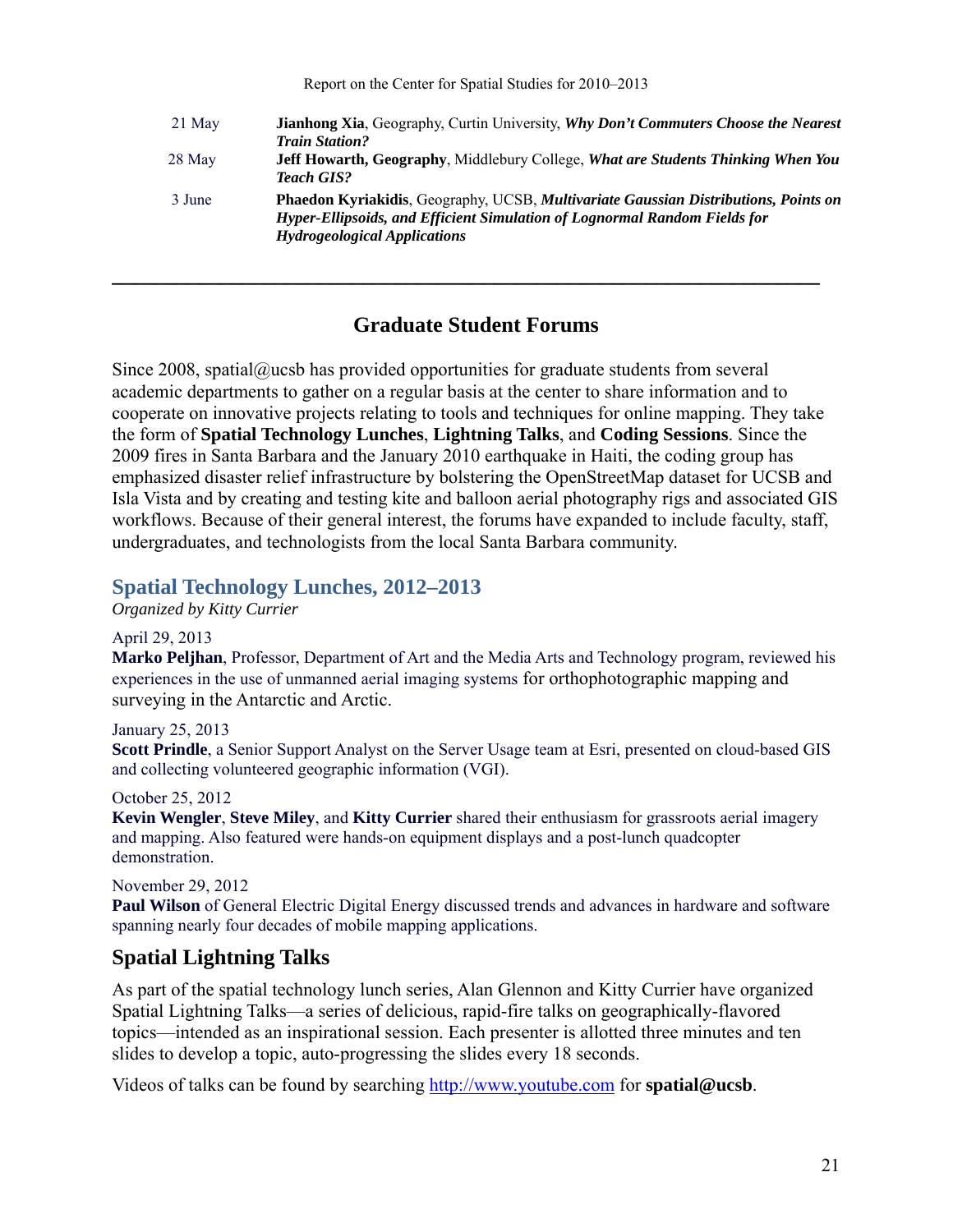#### **2013**

*Organized by Kitty Currier.* Speakers included: **Tommy Dickey**, Great Pyrenees Mountain Dogs and Mesoscale Ocean Eddy Trackers: How do they do their Jobs? **Mary Hegarty**, How I Became a Spatial Thinker **Song Gao**, Spatio-Temporal Patterns from Mobile Phone Data **Jim Caesar**, Emergency Preparedness **Donald Janelle**, Convergent Places—Warped Spaces **Rodrigo Bombardi**, Relationships between Precipitation over Eastern South America and the South Atlantic Sea Surface Temperature **Skona Brittain**, Where in the World is Hunter San Cazador? **Chuck Champlin**, Twinkle: A Geometry of Meaning **Grant McKenzie**, Airports: The Good, the Bad and the WTF **Emily Ellis**, Can we use Terrestrial Biogeography to Inform Placement of MPAs? **Jon Jablonski**, New in MIL: The Fairchild Aerial Surveys Collection **William Yim**, Airfield Design and Capacity **Yingjie Hu**, Citation Map: Visualizing the Spread of Scientific Ideas through Space and Time **Kitty Currier**, Shipshaping and Fiafia (or How I Became a Geographer)

## **2010**

*Organized by Alan Glennon* Speakers included: **Richard Church**, Marine transportation: OOPS **Helen Couclelis**, Why sketching works (or, why GIS needs design) **Kitty Currier**, Beyond street view: Documenting coral reefs with "immersive" video **Alan Glennon**, How to map a cave **Rhonda Glennon**, How to become a private pilot **Michael F. Goodchild**, Spatiotemporal constraints on social networks **Daniel Montello**, Baldknobbers of the Ozarks **Hugo Repolho**, Optimum location of motorway interchanges: Concessionaires' perspective **Waldo Tobler**, Ravenstein revisited

## **spatial@ucsb.local series**

**\_\_\_\_\_\_\_\_\_\_\_\_\_\_\_\_\_\_\_\_\_\_\_\_\_\_\_\_\_\_\_\_\_\_\_\_\_\_\_\_\_\_\_\_\_\_\_\_\_\_\_\_\_\_\_\_\_\_\_\_\_\_\_\_\_** 

On an annual basis, spatial@ucsb sponsors a half-day conference that engages students and faculty from UCSB with the Santa Barbara community. Typically, 50 to 60 students from a range of disciplines display their research in a professional poster format and have an opportunity to explain their work to visitors. Since its inception in 2008, undergraduate and graduate students from the departments of Media Arts and Technology, Computer Science, Environmental Science, Geography, and Psychology ) have taken part in these events. An archive of their posters is maintained at http://www.spatial.ucsb.edu/events/local-gis.php. In addition, various government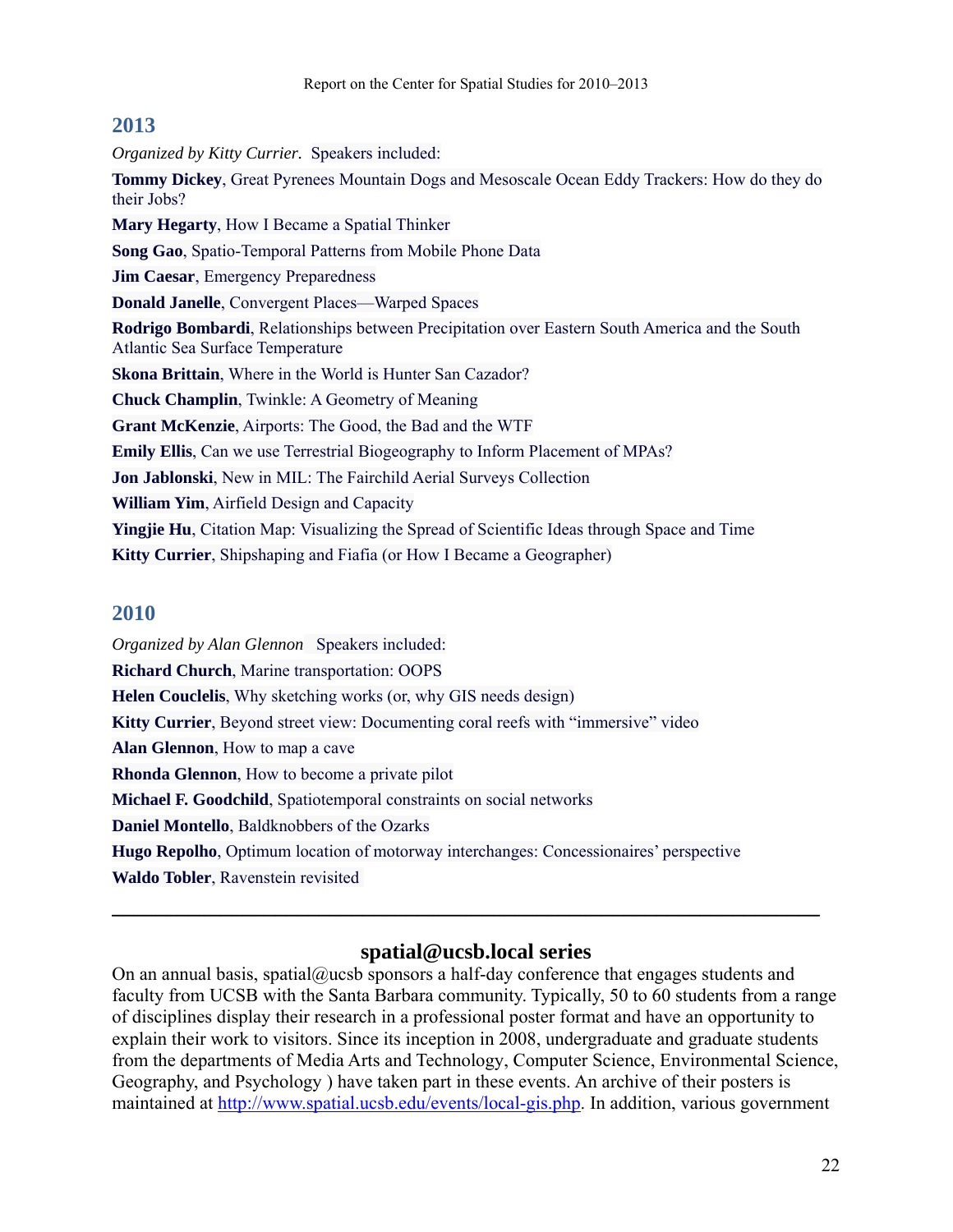agencies and consultants in the private sector have displayed uses of spatial technologies to solve problems. The **Channel Islands Regional GIS (CIRGIS)** has used this event as an opportunity to convene its quarterly meeting of the Ventura/Santa Barbara EsriArcGIS Users Group at UCSB and then attend the plenary sessions. CIRGIS is a support group of GIS and planning professionals that meet regularly to share insights on geospatial solutions to local problems. This provides excellent opportunities for the university to showcase the relevance of its programs to the region, for students to interact with potential employers, and for the campus community to review interdisciplinary themes in research and education. Recent themes have included the visualization of spatial data (2013), educating spatial thinkers (2012), marine GIS (2011), and GIS for disaster planning and response (2010). Speakers for these events are listed below.

## **Poster Exhibit and Plenary Sessions**

## **June 6, 2013**

**spatial@ucsb.local2013—***Visualization of Spatial Data* Speakers:

- **JoAnn Kuchera-Morin** (Prof., Media Arts and Technology, UCSB)
- **Jason Dykes** (Prof., School of Informatics, City University London)
- **Ross Whitaker** (Prof., SCI Institute, University of Utah)

## **June 6, 2012**

#### **spatial@ucsb.local2012—***Educating the Spatial Thinker* Speakers:

- **Kim Kastens** (Adjunct Prof., Earth & Environmental Sciences, Columbia) *Spatial Thinking in Earth Science Education*
- **David Bodenhamer** (Exec. Dir., Polis Center; Prof., Indiana University-Purdue University, Indianapolis) *Deep Maps, Deep Contingencies: The Promise of Spatial Humanities*
- **Krzysztof Janowicz** (Assoc. Prof., Geography, UCSB) *Big Geo-Data*
- **John Wilson** (Prof., Dir. Spatial Sciences Inst., Geography, USC) *How Can We Reshape GIS Education to Serve Future Needs?*

## **June 2, 2011**

## **spatial@ucsb.local2011—***Marine GIS*

Speakers:

- **Patrick Halpin** (Duke University)
- **Carrie Kapell** (NCEAS, UCSB)
- **Will McClintock** (UCSB)

## **June 1, 2010**

#### **spatial@ucsb.local2010—***GIS for Disaster Planning and Response* Speakers:

- **Michael Goodchild**, (spatial@ucsb) Welcome, Introductions
- **Andrew Schroeder**, (Direct Relief International) *The SB County SoVI Project*
- **Mike Harris**, (SB County Emergency Services) *GIS in Emergency Management in SB County*

**\_\_\_\_\_\_\_\_\_\_\_\_\_\_\_\_\_\_\_\_\_\_\_\_\_\_\_\_\_\_\_\_\_\_\_\_\_\_\_\_\_\_\_\_\_\_\_\_\_\_\_\_\_\_\_\_\_\_\_\_\_\_\_\_\_** 

• **Alan Glennon**, (spatial@ucsb) *Grass Roots Crisis Mapping*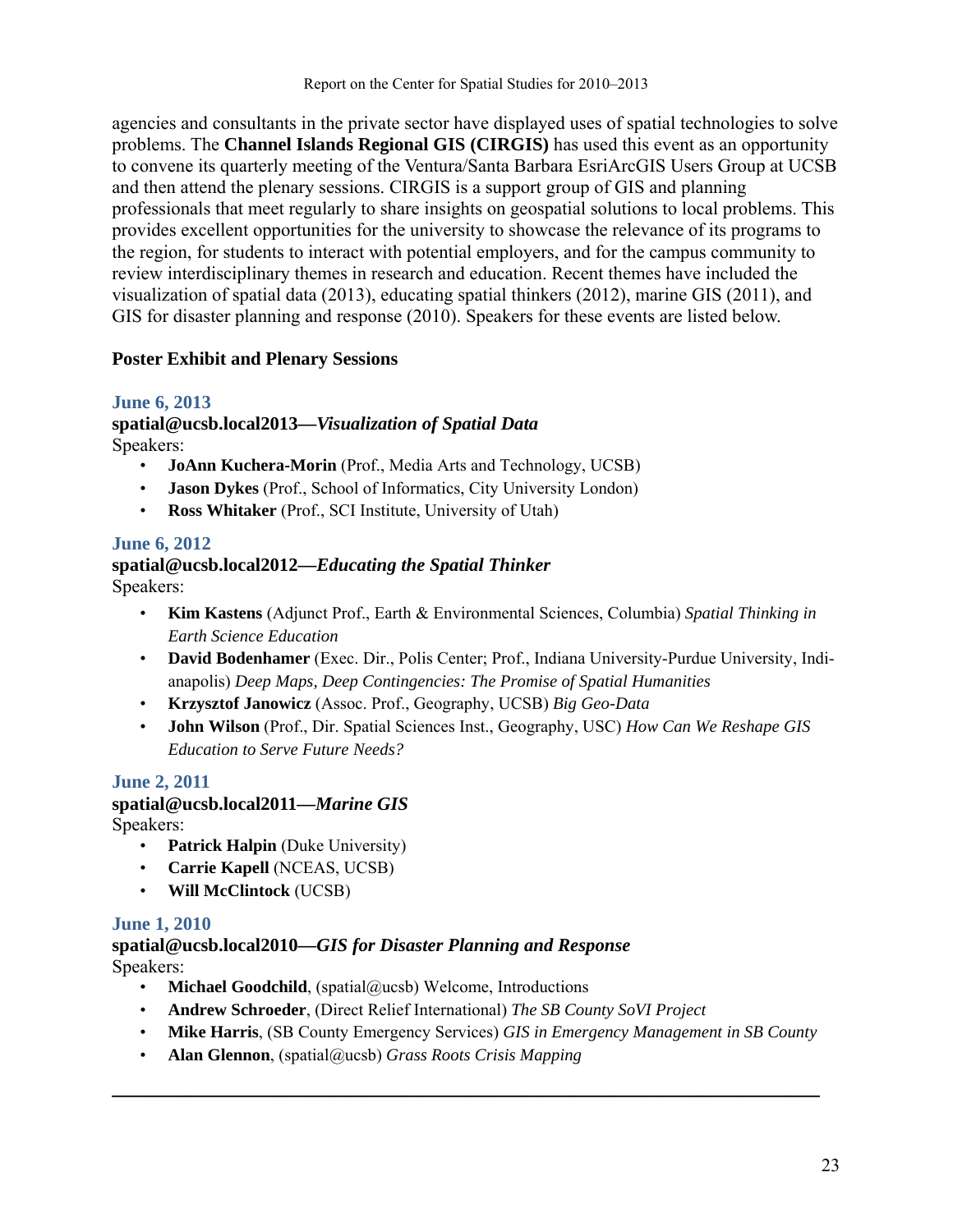## **Visitors**

Spatial@ucsb provides work space for visiting scholars and collaborators, offering opportunities for them to take part in the activities of the Center and engage in joint research efforts.

## **Visitors in 2013:**

- **Jeff Howarth** (Middlebury College), Hosted by Richard Mayer, April–June
- **Cecilia Xia** (Curtin University), Hosted by Kostas Goulias, Feb.–June
- **Alinda Friedman** (University of Alberta), Hosted by Daniel Montello and Mary Hegarty, Feb.

## **Visitors in 2012:**

- **Gagandeep Makker** (Indian Institute of Technology, Bombay), Hosted by Michael Goodchild May–July
- **Kai Cao** (Nanjing University) April–May
- **Michela Teobaldi** (University of Siena), Hosted byMichael Goodchild, Jan.–March
- **Miguel Gómez** (Universidad Complutense de Madrid), Collaborated with Stuart Sweeney, Jan.– Dec.

## **Visitors in 2011:**

- **Daniel Lewis** (London School of Economics), Hosted by Keith Clarke February–April
- **Yating Chen** (China Agricultural University), Hosted by Michael Goodchild, Sept. 2011–Aug. 2012

## **Visitors in 2010:**

- **Jeganathan Chockalingam** (University of Southampton), Hosted by Keith Clarke, Nov.
- **Yan Li** (South China Normal University), Collaborated with Michael Goodchild, Oct.–Nov.
- **Arnold Bregt** (Wageningen University), Collaborated with Michael Goodchild, Aug.
- **Pete Atkinson** (University of Southampton), Collaborated with Michael Goodchild, Aug.
- **Alfred Stein** (University of Twente), Collaborated with Michael Goodchild, July

## *Vertices*

*Vertices* is the e-newsletter for spatial@ucsb. Edited by **Karen Doehner**, *Vertices* provides a reader-friendly introduction to applications of spatial thinking by researchers and instructors at UCSB. It is distributed broadly across campus and to hundreds of researchers around the world.

**\_\_\_\_\_\_\_\_\_\_\_\_\_\_\_\_\_\_\_\_\_\_\_\_\_\_\_\_\_\_\_\_\_\_\_\_\_\_\_\_\_\_\_\_\_\_\_\_\_\_\_\_\_\_\_\_\_\_\_\_\_\_\_\_\_** 

Issue 1: spatial@ucsbInaugurated

Issue 2: A University Minor in Spatial Thinking?

Issue 3: teachspatial.org.

Issue 4: Tools for Map Making

Issue 5: LA-Plan: A Virtual Co-laboratory for Policy Analysis of the Greater Los Angeles Basin Issue 6: The End of an Era—And the Beginning of a New One

**\_\_\_\_\_\_\_\_\_\_\_\_\_\_\_\_\_\_\_\_\_\_\_\_\_\_\_\_\_\_\_\_\_\_\_\_\_\_\_\_\_\_\_\_\_\_\_\_\_\_\_\_\_\_\_\_\_\_\_\_\_\_\_\_\_**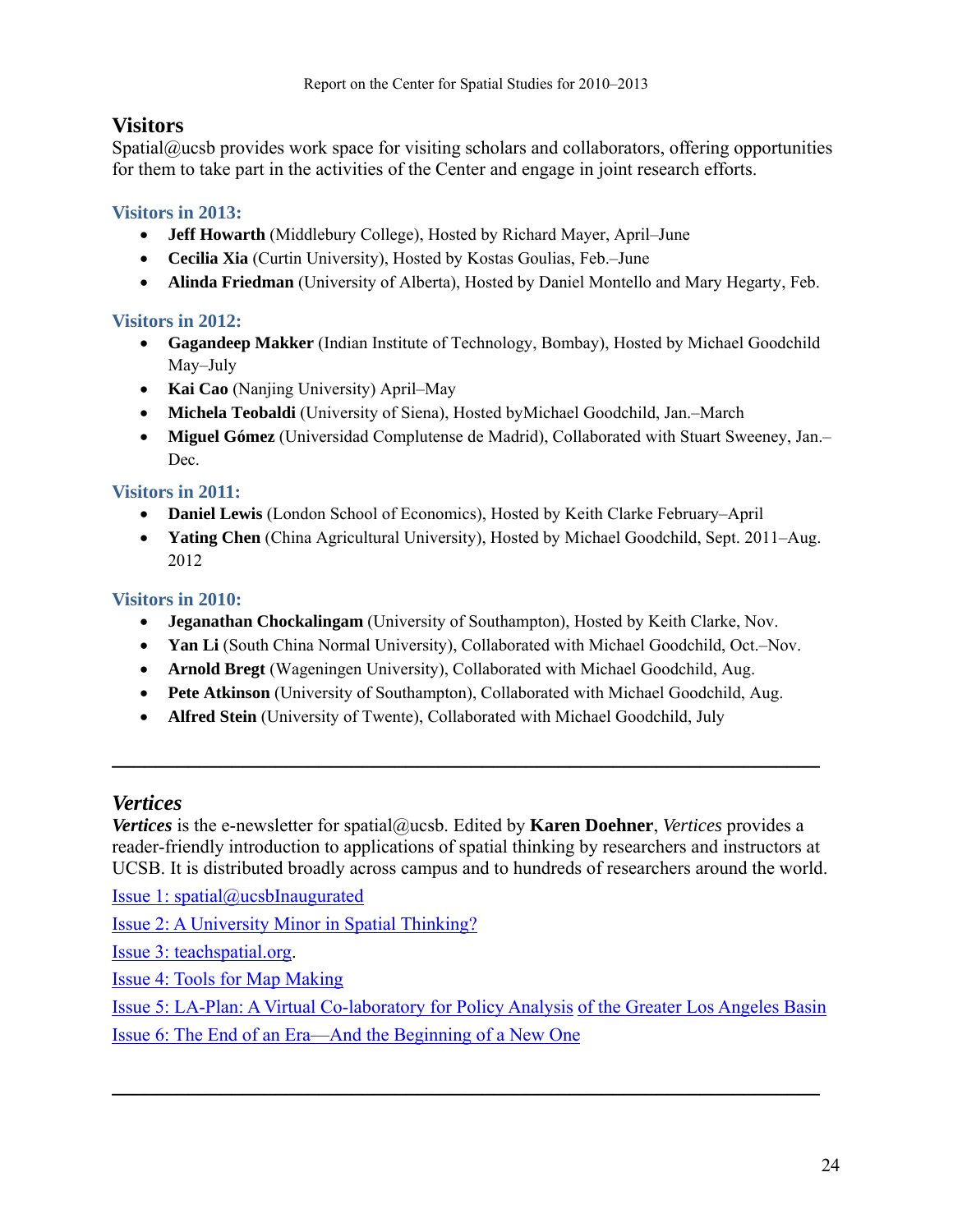## **Spatial@ucsb Help Desk**

As part of the center's effort to promote spatial thinking, techniques, and tools across campus, each Friday morning, **spatial@ucsb** offers "help desk" research consultations. The free service is staffed by center graduate students (Song Gao, Geography for 2012–2013) and is open to the entire campus community. The primary focus is on research design and implementation for faculty, staff, and graduate student projects. The help desk serves as a starting point to connect with spatial resources available around campus, such as expert personnel, instructional materials, and software. A sample of projects and departmental affiliations that have received technical support from the spatial@ucsb help desk since mid-2010 include:

- accessing data to create a map of publication quality—Anthropology
- inferring geographic location and environmental conditions from documentary screen shots—Film and Media Studies
- geomatching by longitude and latitude the complex lexical structures found in a language database with world regional pathogen concentrations—Communications
- integrating and sharing different physical spatial databases within one datacenter—UCSB Facilities Management
- finding a suitable topography base map for document historical patterns in the 1300s—History and Religious Studies
- deriving pixel values from remote sensing imagery for use in digital elevation models— Geography
- converting data from an XY sheet to a feature class—visiting economics professor from Spain
- developing a geoprocessing tool to handle multiple feature class files in different subfolders of satellite imagery and aerial photographs—Davidson Library, Map and Imagery Lab
- identifying spatial tools for the analysis of mental healthcare outpatients—visiting graduate student in public administration from Long island University

**\_\_\_\_\_\_\_\_\_\_\_\_\_\_\_\_\_\_\_\_\_\_\_\_\_\_\_\_\_\_\_\_\_\_\_\_\_\_\_\_\_\_\_\_\_\_\_\_\_\_\_\_\_\_\_\_\_\_\_\_\_\_\_\_\_**

## **Technical Support for the Center for Spatial Studies**

The center relies on technical staff affiliated with the Department of Geography for supporting computing infrastructure in the center (3512 Phelps Hall and the Spatial Lab (Ellison Hall). These services are provided currently on a recharge basis by **Guylene Gadal** and **Bryan Karaffa**. Gadal, maintains web servers, performs system maintenance, supports Google Apps, and works on the design of websites and related web services associated with the Center's projects. Karaffa troubleshoots issues with hardware in the spatial center and spatial lab (computers, media wall, monitors, printers, etc.), handles software installations and general lab maintenance, provides technical assistance for instruction and presentations, and sets up workstations for visiting scholars.

**\_\_\_\_\_\_\_\_\_\_\_\_\_\_\_\_\_\_\_\_\_\_\_\_\_\_\_\_\_\_\_\_\_\_\_\_\_\_\_\_\_\_\_\_\_\_\_\_\_\_\_\_\_\_\_\_\_\_\_\_\_\_\_\_\_**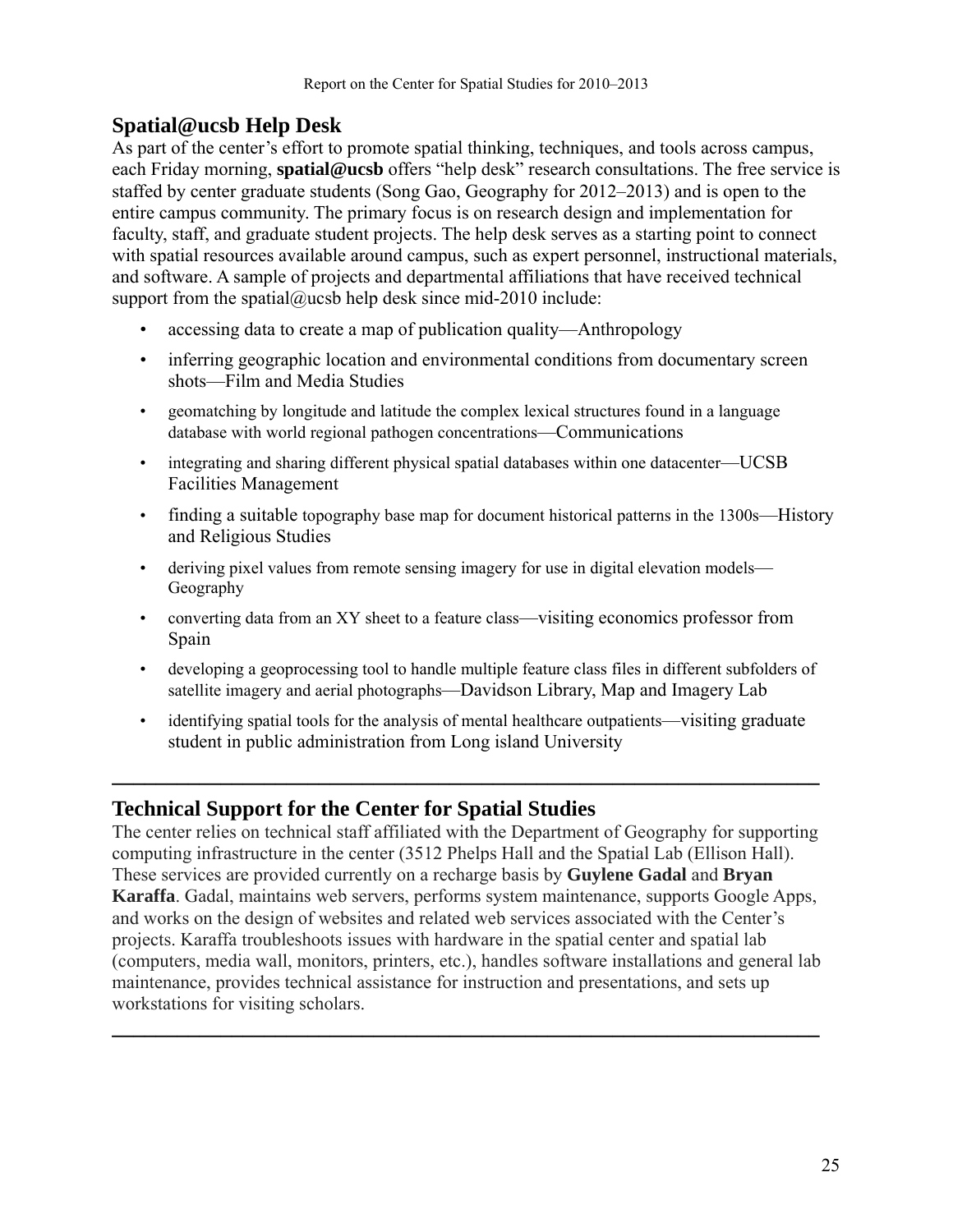# APPENDIX 3 PUBLICATIONS AND PRESENTATIONS 2010–2013

#### Publications (Covering period April 2010–April 2013):

#### *Publications by Michael Goodchild*

- 2013 S.L. Cutter, J.A. Ahearn, B. Amadei, P. Crawford, E.A. Eide, G.E. Galloway, M.F. Goodchild, H.C. Kunreuther, M. Li-Vollmer, M. Schoch-Spana, S.C. Scrimshaw, E.M. Stanley, G. Whitney, and M.L. Zoback. Disaster resilience: a national imperative. *Environment: Science and Policy for Sustainable Development* 55(2): 25–29.
- 2013 W. Li, M.F. Goodchild, and R.L. Church. An efficient measure of compactness for two-dimensional shapes and its application in regionalization problems. *International Journal of Geographical Information Science* DOI: 10.1080/13658816.2012.752093.
- 2012 M.F. Goodchild. GIScience in the 21st century. In W. Shi, M.F. Goodchild, B. Lees, and Y. Leung, editors. *Advances in Geo-Spatial Information Science*, pp. 3–10. Leiden: CRC Press.
- 2012 W. Shi, M.F. Goodchild, B. Lees, and Y. Leung, editors. *Advances in Geo-Spatial Information Science*. Leiden: CRC Press.
- 2012 G. Cao, P.C. Kyriakidis, and M.F. Goodchild. Response to "Comments on 'Combining spatial transition probabilities for stochastic simulation of categorical fields' with communications on some issues related to Markov chain geostatistics." *International Journal of Geographical Information Science* 26(9–10): 1741–1750.
- 2012 M.F. Goodchild. NCGIA: Its origins and impacts. In B. Wellar, editor, *Foundations of Urban and Regional Information Systems and Geographic Information Systems and Science*, pp. 195–202. Washington, DC: URISA.
- 2012 N. Li, S. Ervin, M. Flaxman, M.F. Goodchild, and C. Steinitz. Design and application of an ontology for Geodesign. *Revue International de Géomatique* 22(2): 145–168.
- 2012 S. Roche and M.F. Goodchild. Introduction: Geodesign: Theory and practice. *Revue Internationale de Géomatique* 22(2): 141–143.
- 2012 M.F. Goodchild. Afterword. In F. Harvey, editor, *Are There Fundamental Principles in GIScience?* pp. 88– 93. Seattle: CreateSpace.
- 2012 D.Z. Sui, S. Elwood, and M.F. Goodchild, editors. *Crowdsourcing Geographic Knowledge: Volunteered Geographic Information (VGI) in Theory and Practice.* New York: Springer.
- 2012 D.Z. Sui, M.F. Goodchild, and S. Elwood. Introduction: Volunteered geographic information, the exaflood, and the growing digital divide. In D.Z. Sui, S. Elwood, and M.F. Goodchild, editors, *Crowdsourcing Geographic Knowledge: Volunteered Geographic Information (VGI) in Theory and Practice*, pp. 1–14. New York: Springer.
- 2012 M.F. Goodchild. Foreword. In A. Mitchell, *The Esri Guide to GIS Analysis Volume 3: Modeling Suitability, Movement, and Interaction*. Redlands, CA: Esri Press.
- 2012 N. Li, R. Raskin, M.F. Goodchild, and K. Janowicz. An ontology-driven framework and Web portal for spatial decision support. *Transactions in GIS* 16(3): 313–330.
- 2012 M.F. Goodchild, H. Guo, A. Annoni, L. Bian, K. de Bie, F. Campbell, M. Craglia, M. Ehlers, J. van Genderen, D. Jackson, A.J. Lewis, M. Pesaresi, G. Remetey-Fülöpp, R. Simpson, A. Skidmore, C. Wang, and P. Woodgate. Next-generation Digital Earth. *Proceedings of the National Academy of Sciences* 109(28): 11088–11094.
- 2012 M.F. Goodchild. Geographic information systems. In A. Hastings and L.J. Gross, editors, *Encyclopedia of Theoretical Ecology*, pp. 341–345. Berkeley, CA: University of California Press.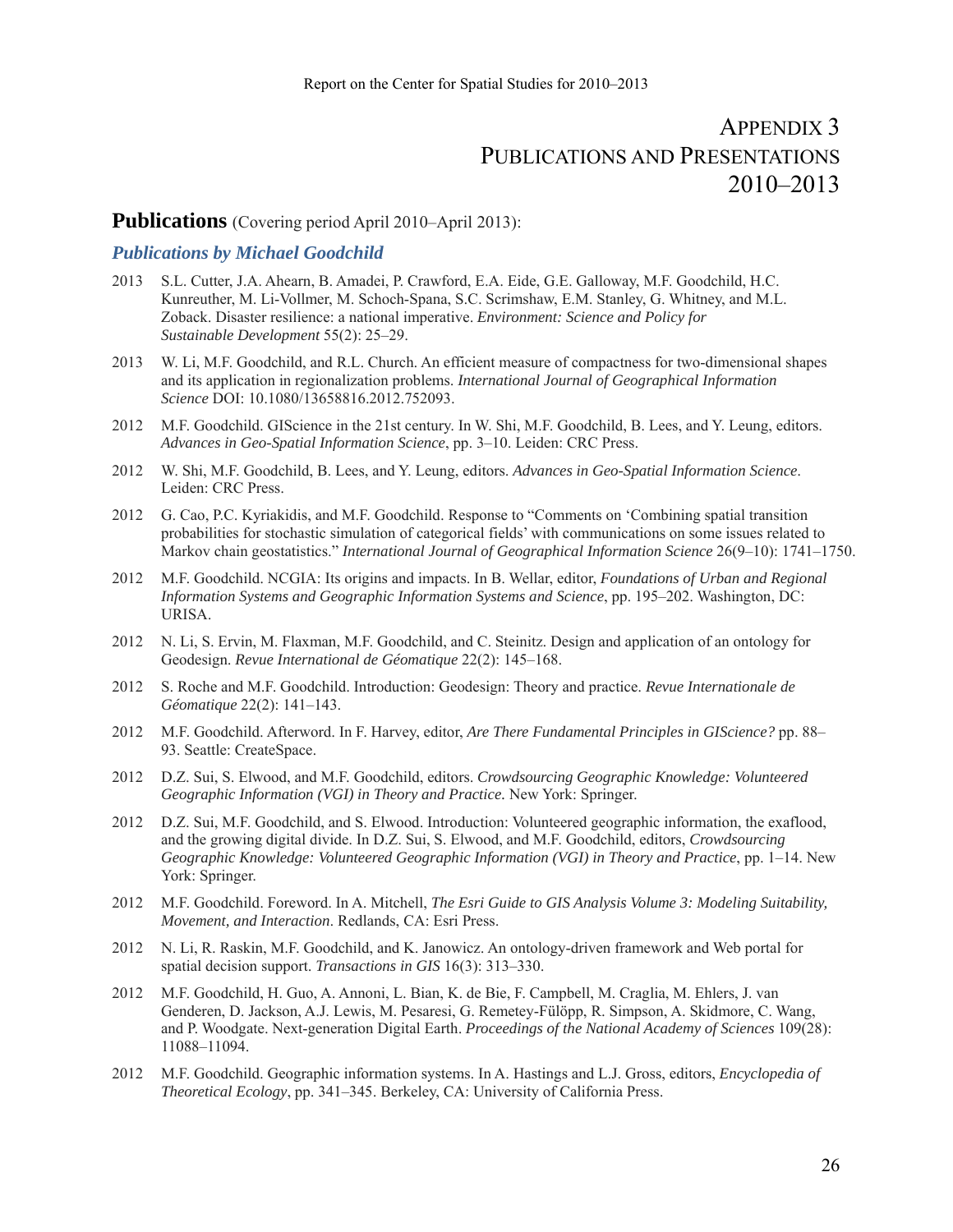- 2012 S. Elwood, M.F. Goodchild, and D.Z. Sui. Researching volunteered geographic information: Spatial data, geographic research, and new social practice. *Annals of the Association of American Geographers* 102(3): 571–590.
- 2012 M.F. Goodchild and L. Li. Assuring the quality of volunteered geographic information. *Spatial Statistics* 1: 110–120. DOI: 10.1016/j.spasta.2012.03.002.
- 2012 W. Li, M.F. Goodchild, and R. Raskin. Towards geospatial semantic search: Exploiting latent semantic relations in geospatial data. *International Journal of Digital Earth,* DOI:10.1080/17538947.2012.674561.
- 2012 M.F. Goodchild. The future of Digital Earth. *Annals of GIS* 18(2): 93–98. DOI: 10.1080/19475683.2012.668561.
- 2012 W. Li, R. Raskin, and M.F. Goodchild. Semantic similarity measurement based on knowledge mining: an artificial neural net approach. *International Journal of Geographical Information Science* 26(7–8): 1415– 1436. DOI:10.1080/13658816.2011.635595.
- 2012 D. Hardy, J. Frew, and M.F. Goodchild. Volunteered geographic information production as a spatial process. *International Journal of Geographical Information Science* 26(7–8): 1191–1212. DOI 10.1080/13658816.2011.629618.
- 2012 M. Craglia, K. de Bie, D. Jackson, M. Pesaresi, G. Remetey-Fülöpp, C. Wang, A. Annoni, L. Bian, F. Campbell, M. Ehlers, J. van Genderen, M. Goodchild, H. Guo, A. Lewis, R. Simpson, A. Skidmore, and P. Woodgate. Digital Earth 2020: Towards the vision for the next decade. *International Journal of Digital Earth* 5(1): 4–21.
- 2012 M.F. Goodchild. Preface. In D.J. Unwin, K.E. Foote, N.J. Tate, and D. DiBiase, editors, *Teaching Geographic Information Science and Technology*, pp. xv–xvi. Chichester, UK: Wiley.
- 2012 M.F. Goodchild. Geographic information systems. Chapter 84 in W.S. Bainbridge, editor, *Leadership in Science and Technology* 2: 238–245. Thousand Oaks, CA: SAGE.
- 2012 J. Gallo and M.F. Goodchild. Mapping uncertainty in conservation assessment as a means toward improved conservation planning and implementation. *Society and Natural Resources* 25(1): 22–36.]
- 2011 G. Cao, P.C. Kyriakidis, and M.F. Goodchild. A multinomial logistic mixed model for the prediction of categorical spatial data. *International Journal of Geographical Information Science* 25(12): 2071–2086.
- 2011 G. Cao, P.C. Kyriakidis, and M.F. Goodchild. Combining spatial transition probabilities for stochastic simulation of categorical fields. *International Journal of Geographical Information Science* 25(10–12): 1773–1792.
- 2011 M.F. Goodchild. Spatial thinking and the GIS user interface. *Procedia Social and Behavioral Sciences* 21: 3–9.
- 2011 D. Sui and M.F. Goodchild. The convergence of GIS and social media: Challenges for GIScience. *International Journal of Geographical Information Science* 25(11): 1737–1748.
- 2011 Q. Guan, P.C. Kyriakidis, and M.F. Goodchild. A parallel computing approach to fast geostatistical areal interpolation. *International Journal of Geographical Information Science* 25(8): 1241–1267.
- 2011 M.F. Goodchild. GIS/GPS. In G.A Barnett, editor, *Encyclopedia of Social Networks*. Thousand Oaks, CA: SAGE.
- 2011 L. Li and M.F. Goodchild. An optimisation model for linear feature matching in geographical data conflation.*International Journal of Image and Data Fusion* 2(4): 309–328.
- 2010 L. Li and M.F. Goodchild. The role of social networks in emergency management: a research Agenda. *International Journal of Information Systems for Crisis Response and Management (IJISCRAM)* 2(4): 49–59.
- 2011 C. Yang, M.F. Goodchild, Q. Huang, D. Nebert, R. Raskin, Y. Xue, M. Bambacus, and D. Faye. Spatial cloud computing: how can the geospatial sciences use and help shape cloud computing? *International Journal of Digital Earth* 4(4): 305–329.
- 2011 D.G. Janelle and M.F. Goodchild. Concepts, principles, tools, and challenges in spatially integrated social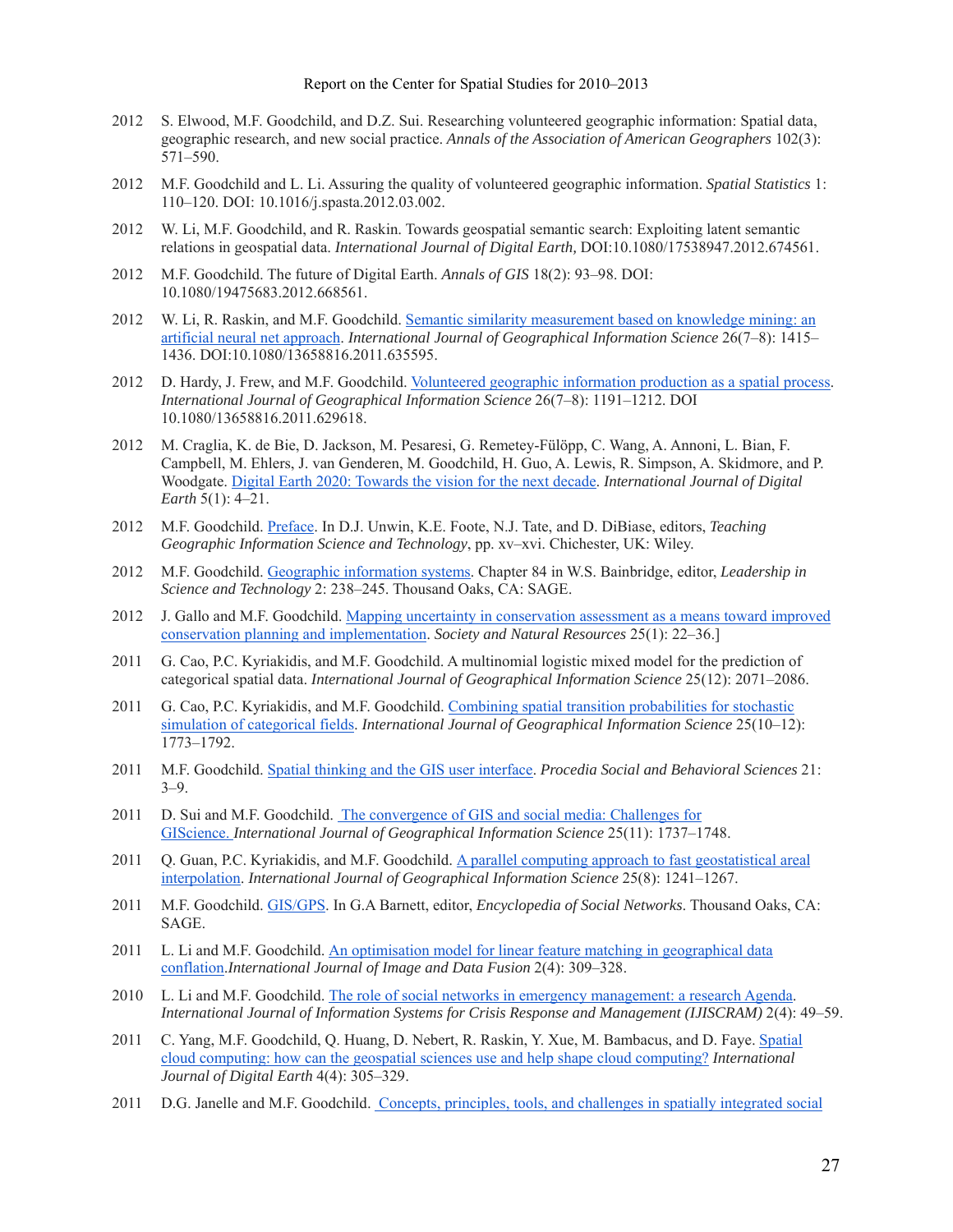science. In T.L. Nyerges, H. Couclelis, and R. McMaster, editors, *The SAGE Handbook of GIS and Society*, pp. 27–45. Thousand Oaks, CA: SAGE.

- 2011 M.F. Goodchild. Scale in GIS: An overview. *Geomorphology* 130: 5–9.
- 2011 M.F. Goodchild. Challenges in geographical information science. *Proceedings of the Royal Society A* 467(2133): 2431–2443.
- 2011 P.A. Longley, M.F. Goodchild, D.J. Maguire, and D.W. Rhind. *Geographical Information Systems and Science*. Third Edition. Hoboken, NJ: Wiley.
- 2011 M.F. Goodchild. Formalizing place in geographic information systems. In L.M. Burton, S.P. Kemp, M.-C. Leung, S.A. Matthews, and D.T. Takeuchi, editors, *Communities, Neighborhoods, and Health: Expanding the Boundaries of Place*, pp. 21–35. New York: Springer.
- 2011 M.F. Goodchild. Geographical information systems laboratory. In J.A. Agnew and D.N. Livingstone, editors, *The SAGE Handbook of Geographical Knowledge*, pp. 126–136. Los Angeles: SAGE.
- 2011 M.F. Goodchild. Looking forward: Five thoughts on the future of GIS. *ArcWatch* (February).
- 2011 M.F. Goodchild. Information technology as mega-engineering: The impact of GIS. In S.D. Brunn, editor, *Engineering Earth*, pp. 37–47. New York: Springer.
- 2010 M.F. Goodchild. Towards GeoDesign: Repurposing cartography and GIS? *Cartographic Perspectives* 66 (Fall 2010): 7–22.
- 2010 L. Liang, B. Xu, Y. Chen, Y. Liu, W. Cao, L. Fang, L. Feng, M.F. Goodchild, and P. Gong. Combining spatial-temporal and phylogenetic analysis approaches for improved understanding on global H5N1 transmission. PLoS ONE 5(10): e13575. doi:10.1371/journal.pone.0013575.
- 2010 M.F. Goodchild. National Center for Geographic Information and Analysis. In B.Warf, editor, *Encyclopedia of Geography*. Los Angeles: SAGE.
- 2010 M.F. Goodchild and J.A. Glennon. Crowdsourcing geographic information for disaster response: a research frontier. *International Journal of Digital Earth* 3(3): 231–241.
- 2010 M.F. Goodchild. Twenty years of progress: GIScience in 2010. *Journal of Spatial Information Science* 1: 3–20.
- 2010 M.F. Goodchild. Geographic information systems. In B. Gomez and J.P. Jones III, editors, *Research Methods in Geography*. Chichester, UK: Wiley-Blackwell, pp. 376–391.
- 2010 C. Yang, R. Raskin, M. Goodchild, and M.F. Gahegan. Geospatial cyberinfrastructure: Past, present and future. *Computers, Environment and Urban Systems.*
- 2010 E. Pultar, T.J. Cova, M. Yuan, and M.F. Goodchild. EDGIS: A dynamic GIS based on space time points. *International Journal of Geographical Information Systems* 24(3–4): 329–346.
- 2010 M.F. Goodchild. Foreword. In S. Roche and C. Caron, editors, *Organizational Facets of GIS*, pp. xiii–xviii. Hoboken, NJ: Wiley.
- 2010 M.F. Goodchild. Whose hand on the tiller? Revisiting "Spatial Statistical Analysis and GIS." In L. Anselin and S.J. Rey, editors, *Perspectives on Spatial Data Analysis*, pp. 49–60. New York: Springer
- 2010 M.F. Goodchild. Spatial analysis and modeling. In J.D. Bossler, editor, *Manual of Geospatial Science and Technology*, pp. 575–592. Boca Raton: CRC Press.
- 2010 M.F. Goodchild and D.G. Janelle. Toward critical spatial thinking in the social sciences and humanities. *GeoJournal* 75(1): 3–13.
- 2010 D.G. Janelle and M.F. Goodchild. Clickstream mapping of scientific activity—opportunity and caution. *Footnotes* 38(1).

**\_\_\_\_\_\_\_\_\_\_\_\_\_\_\_\_\_\_\_\_\_\_\_\_\_\_\_\_\_\_\_\_\_\_\_\_\_\_\_\_\_\_\_\_\_\_\_\_\_\_\_\_\_\_\_\_\_\_\_\_\_**

2009 G. Cao, P. Kyriakidis, and M.F. Goodchild. Prediction and simulation in categorical fields. *Proceedings of the 17th ACM SIGSPATIAL International Conference on Advances in Geographic Information Systems (GIS 2009)*, pp. 496–499.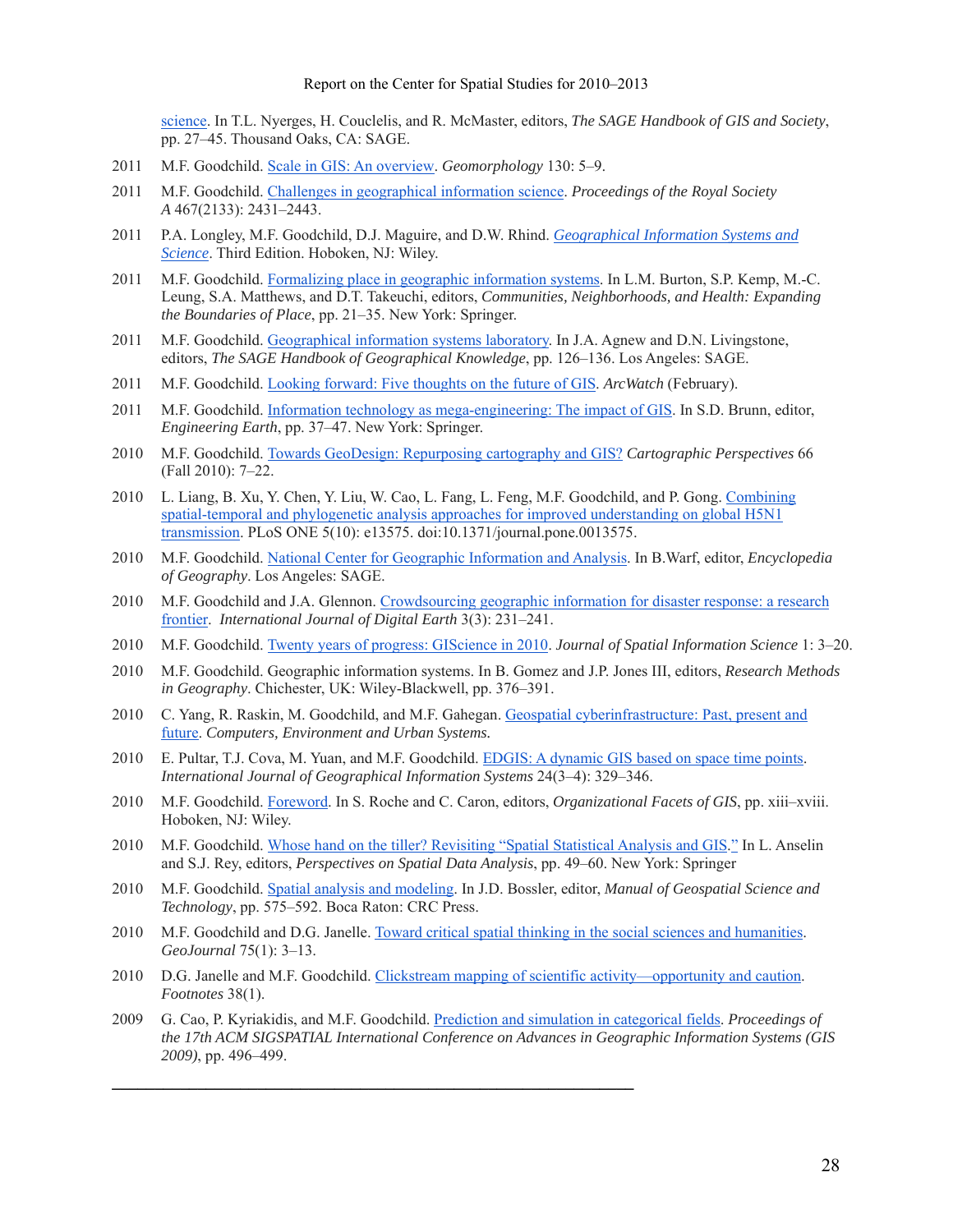#### *Publications by Mary Hegarty*

(since becoming Director of the center in July 2012):

#### *in press*

 Davies, C., S. Fabrikant, and M. Hegarty. Towards empirically verified cartographic displays. In J. L. Szalma et al., editors, *Handbook of Applied Perception Research.* Cambridge, MA: Cambridge University Press.

 Hegarty, M., M. Stieff, and B.L. Dixon. Cognitive change in mental models with experience in the domain of organic chemistry. *Journal of Cognitive Psychology* 25(2): 220–228.

 Khooshabeh, P., M. Hegarty, and T.F. Shipley. Individual differences in mental rotation: Piecemeal vs. holistic processing. *Experimental Psychology.* 

- 2013 Hegarty, M. Cognition, metacognition and the design of maps. *Current Directions in Psychological Science*  22: 3–9.
- 2012 Stull, A.T., M. Hegarty, B.L. Dixon, and M. Stieff. Representational translation with concrete models in organic chemistry. *Cognition and Instruction* 30: 404–434.
- 2012 Cohen, C.A. and M. Hegarty. Inferring Cross Sections of 3D Objects: A New Spatial Thinking Test. *Learning and Individual Differences* 22: 868–874.
- 2012 Stieff, M., M. Ryu, B. Dixon, and M. Hegarty. The role of spatial ability & strategy preference during spatial problem solving in organic chemistry. *Journal of Chemical Education* 89: 854–859.
- 2012 Hegarty, M., H.S. Smallman, and A.T. Stull. Choosing and using geospatial displays: Effects of design on performance and metacognition*. Journal of Experimental Psychology: Applied* 18: 1–17.
- 2012 Hegarty. M. and A.T. Stull. Visuospatial thinking. In K. Holyoak and R. Morrison. *Oxford Handbook of Thinking and Reasoning,* pp. 606–630. New York, NY: Oxford University Press.

#### *Published by Mary Hegarty*

**(**Before becoming director of the center, but in the last 3 years):

- 2011 Hegarty, M. The cognitive science of visual-spatial displays; Implications for design. *Topics in Cognitive Science* 3: 446–474.
- 2011 Stieff, M., M. Hegarty, and G. Deslongchamps. Identifying representational competence with multirepresentational displays. *Cognition and Instruction* 29: 123–145.
- 2011 Hegarty, M. The cognitive science of visual-spatial displays; Implications for design. *Topics in Cognitive Science* 3: 3 (an edited volume).
- 2010 Kooshabeh, P. and M. Hegarty. Inferring cross sections: When internal visualizations are more important than properties of external visualization. *Human Computer Interaction* 25: 119–147.
- 2010 Hegarty, M. Components of spatial intelligence. In B. H. Ross, editor, *The Psychology of Learning and Motivation*, pp. 265–297. San Diego: Academic Press.
- 2010 Wolbers, T. and M. Hegarty. What determines our navigational abilities? *Trends in Cognitive Sciences* 14: 138–146.
- 2010 Hegarty, M., M. Canham, and S.I. Fabrikant. Thinking about the weather: How display salience and knowledge affect performance in a graphic inference task. *Journal of Experimental Psychology: Learning, Memory and Cognition* 36: 37–53.
- 2010 Fabrikant, S.I., Rebich-Hespanha, S., and M. Hegarty. Cognitively inspired and perceptually salient graphic displays for efficient inference making. *Annals of the Association of American Geographers* 100: 13–29.
- 2010 Canham, M. and M. Hegarty. Effects of knowledge and display design on comprehension of complex graphics. *Learning and Instruction* 20: 155–166.

**\_\_\_\_\_\_\_\_\_\_\_\_\_\_\_\_\_\_\_\_\_\_\_\_\_\_\_\_\_\_\_\_\_\_\_\_\_\_\_\_\_\_\_\_\_\_\_\_\_\_\_\_\_\_\_\_\_\_\_\_\_\_\_\_\_**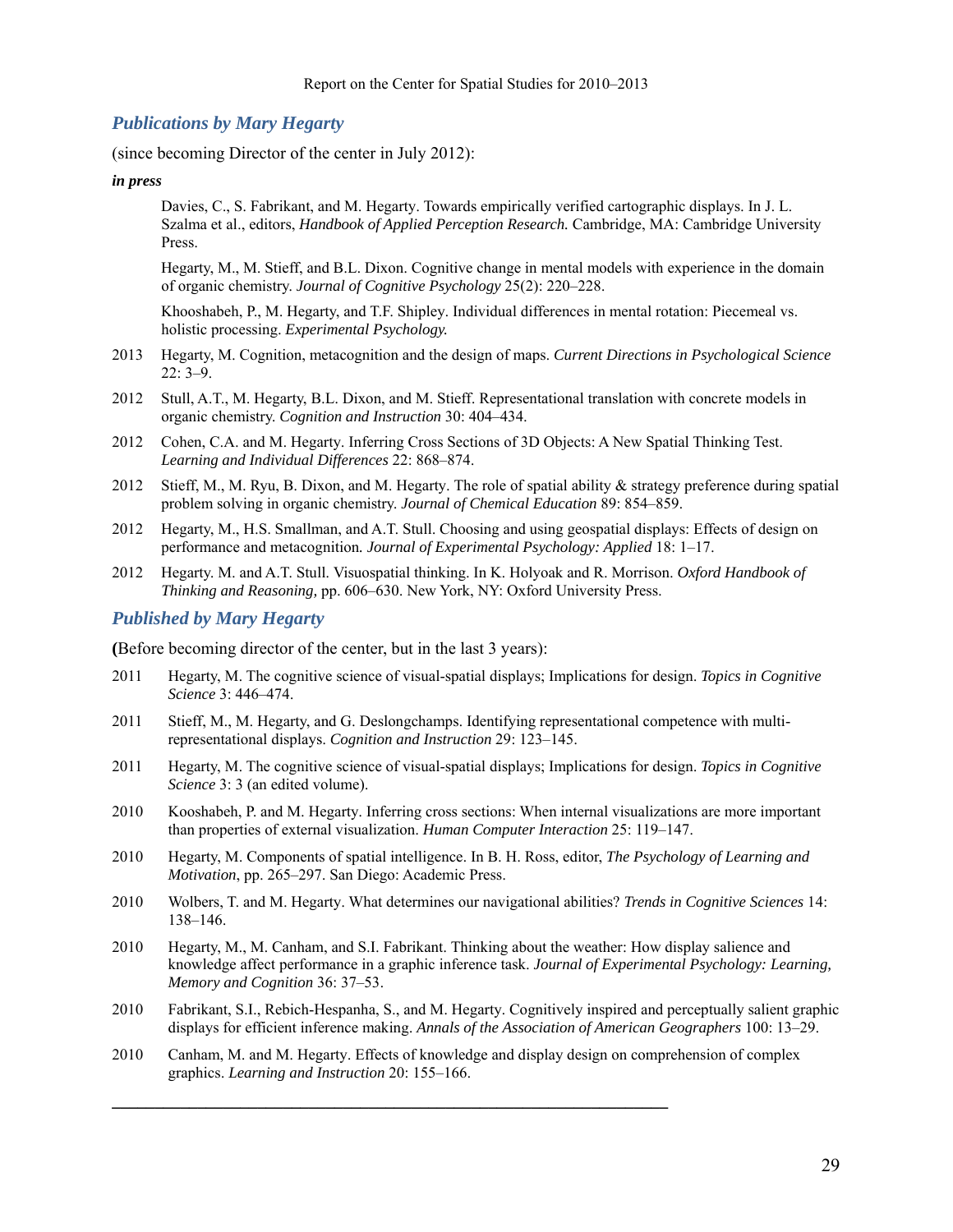#### *Publications by Donald Janelle*

- 2013 Grossner, K. and D.G. Janelle. Educating the Spatial Thinker. In D. R. Montello, K. Grossner, and D.G. Janelle, editors, *Space in Mind: Concepts and Ontologies for Spatial Education*. Cambridge, MA: MIT Press, in press.
- 2013 Janelle, D.G. Critical Spatial Thinking and Time-space Convergence. In R.J. Stimson, editor, *Handbook in Spatially Integrated Social Science Research Methods*. Edward Elgar, in press.
- 2013 Goodchild, M.F., D.G. Janelle, and K.E. Grossner. Critical Spatial Thinking. In R.J. Stimson, editor, *Handbook in Spatially Integrated Social Science Research Methods*. Edward Elgar, in press.
- 2013 Hegarty, M., N. Newcombe, M.F. Goodchild, D.G. Janelle, T. Shipley, and D. Sinton. *Spatial Thinking Across the College Curriculum Specialist Meeting—Final Report*. 42 pages. Meeting sponsored by the UCSB Center for Spatial Studies and the Spatial Intelligence and Learning Center (Temple University). 10– 11 December 2012, Santa Barbara CA. http://www.spatial.ucsb.edu/events/STATCC/docs/STATCC-Finalreport.pdf.
- 2012 Janelle, D.G. Space-adjusting Technologies and the Social Ecologies of Place: Review and Research Agenda. International Journal of Geographic Information Sciences 26(12): 2239–2251. http://dx.doi.org/10.1080/13658816.2012.713958.
- 2012 Matthews, S.A., D.G. Janelle, and M.F. Goodchild. *Future Directions in Spatial Demography Specialist Meeting—Final Report*. 37 Pages. Meeting sponsored by the Center for Spatial Studies at the University of California, Santa Barbara, the Population Research Institute at The Pennsylvania State University, and the NIH Advanced Spatial Analysis Training Program (NICHD 5R-25 HD057002-04, 12-13 December 2011, Santa Barbara CA. http://ncgia.ucsb.edu/projects/spatial-demography/.
- 2011 Grossner, K., D.R. Montello, and D.G. Janelle. Finding the Spatial in Text Corpora , Position paper for *Workshop on Ontology of Spatial Thinking and Reasoning*, Conference on Spatial Information Theory, pp. 23–27 (Sept).
- 2011 Janelle, D.G. and M.F. Goodchild. Concepts, Principles, Tools, and Challenges in Spatially Integrated Social Science. In T.L. Nyerges, R. McMaster, and H. Couclelis, editors, *The SAGE Handbook of GIS and Society*. SAGE Publications, pp. 27–45.
- 2010 Janelle, D.G. Varenius (1622–1650). In B. Warf, editor, *Encyclopedia of Geography*. Sage Publications, DOI: 10.4135/9781412939591
- 2010 Goodchild, M.F. and D.G. Janelle. Toward Critical Spatial Thinking in the Social Sciences and Humanities. *GeoJournal* 75(1): 3–13.
- 2010 Janelle, D.G. and M.F. Goodchild. Clickstream mapping of scientific activity—Opportunity and caution. *Footnotes* 38(1): 9. Invited article for the online American Sociological Association newsletter.

**\_\_\_\_\_\_\_\_\_\_\_\_\_\_\_\_\_\_\_\_\_\_\_\_\_\_\_\_\_\_\_\_\_\_\_\_\_\_\_\_\_\_\_\_\_\_\_\_\_\_\_\_\_\_\_\_\_\_\_\_\_\_\_\_\_** 

#### **Presentations** (Covering period April 2010–April 2013):

The following presentations have described the work of the center to audiences worldwide.

# *Presentations by Michael Goodchild*

| 2013. March | <b>Emerging Trends: Communities</b> . Keynote, EUROGI imagine Conference, Dublin.                                         |
|-------------|---------------------------------------------------------------------------------------------------------------------------|
| 2013, Feb.  | <b>Exploring Digital Earth.</b> Keynote, 47th Annual Alaska Surveying and Mapping Conference,<br>Anchorage.               |
| 2013, Jan.  | Visualizing Geospatial Uncertainty. Distinguished Lecture, SCI Institute, University of Utah.                             |
| 2012, Nov.  | <b>Integrating Space-Time Analysis.</b> Space-Time GIScience and Analysis Forum, Chinese Academy<br>of Sciences, Beijing. |
| 2012, Nov.  | <b>Integrating Space-Time Analysis.</b> Space-Time GIScience and Analysis Forum, Wuhan University.                        |

2013, March **Emerging Trends: Communities**. Keynote, EUROGI imaGIne Conference, Dublin.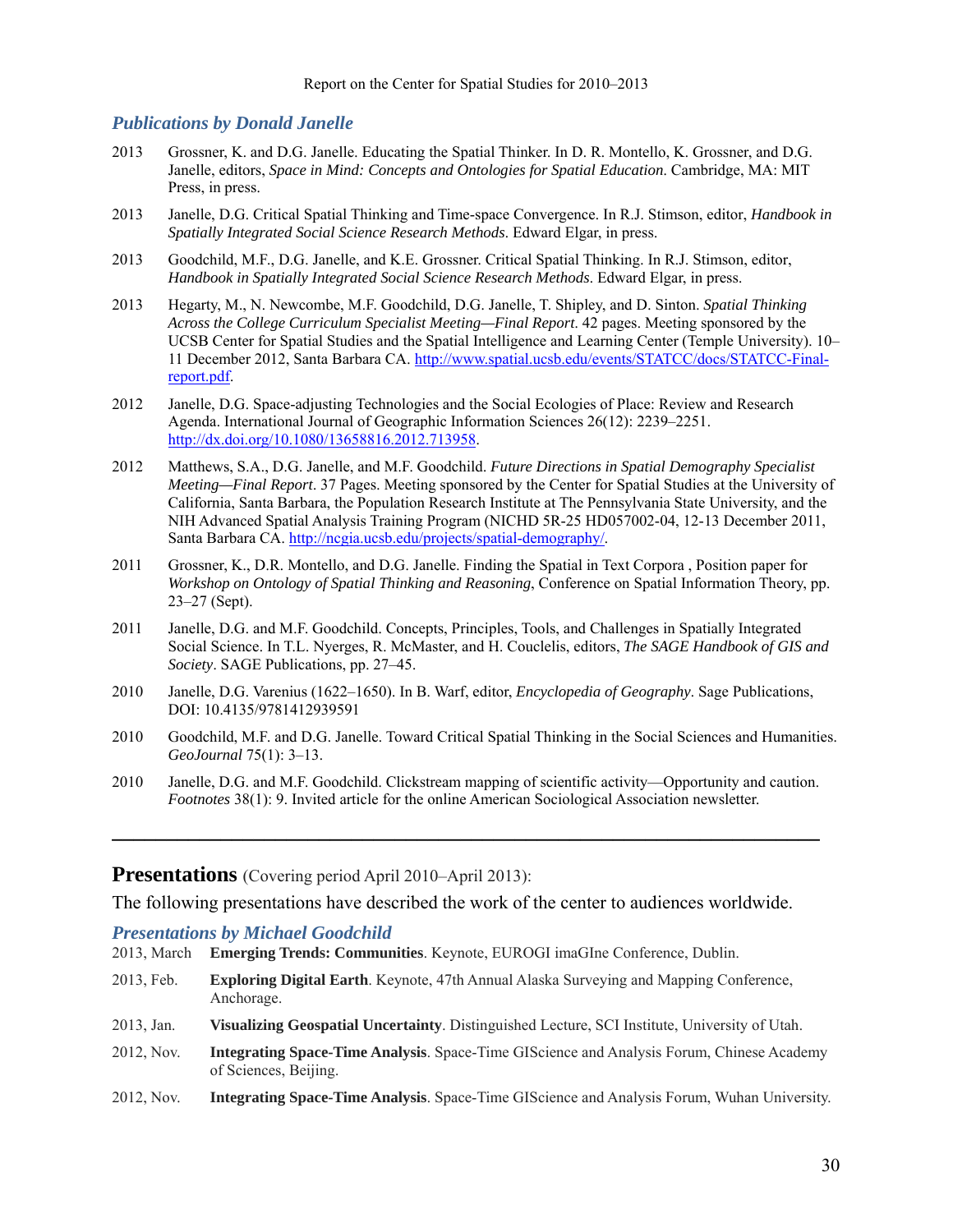- 2012, Oct. **Geographic Intelligence**. Keynote, SpaceTimeLab Launch Event, University College, London.
- 2012, Oct. **A Personal Perspective on Cave Navigation**.

**Caves and Cognition: Exploring the Cave Experience from Multidisciplinary Perspectives**. University of California, Merced.

- 2012, Oct. **Exploring Digital Earth**. Keynote, GIS-Pro 2012, Portland, OR.
- 2012 June **The Future of Digital Earth**. Keynote, GeoInformatics 2012, Chinese University of Hong Kong.
- 2012, May **Exploring Digital Earth**. Retirement Celebration, University of California, Santa Barbara.
- 2012, May **Reflections and Visions**. Keynote, Global Geospatial Conference, Québec.
- 2012, April **GISRUK at 20**. Keynote, GIS Research UK, Lancaster.
- 2012, April **Geographical Intelligence**. Esri Colloquium, Redlands.
- 2012, Feb. **GIScience and Spatio-Temporal Analysis: An Overview of Recent Advances**. Annual Meeting, Association of American Geographers, New York.
- 2012, Feb. **Communicating Spatial Uncertainty**. Annual Meeting, Association of American Geographers, New York.
- 2012, Jan. **The Quality of Big (Geo)Data**. Colloquium presentation, Department of Geography, University of California, Santa Barbara.
- 2011, Nov. **GeoDesign: The Way Forward**. Keynote, Saudi Planning and GeoDesign Conference, Riyadh, Saudi Arabia.
- 2011, Nov. **Where are We? The Spatial Sciences in 2011**. Keynote, Surveying and Spatial Sciences Conference, Wellington, NZ.
- 2011, Nov. **Discrete Global Grids: Retrospect and Prospect**. Keynote, Workshop on Global Spatial Grid 2011, Beijing.
- 2011, Oct. **Geographical Intelligence**. Keynote, GeoMundus Conference, Münster, Germany.
- 2011, Oct. **Critical Spatial Thinking**. Lunchtime speaker, 34th Applied Geography Conference, University of Redlands.
- 2011, Sep. **Realizing the Vision of CyberGIS**. Plenary Address, NSF CyberGIS Project All Hands Meeting, Oak Ridge, TN.
- 2011, Sept. **Spatial Thinking and the GIS User Interface**. Keynote, International Conference: Spatial Thinking and Geographic Information Sciences 2011. Tokyo.
- 2011, Sept. **GIS Today and Tomorrow: A US Perspective**. PASCO Corp, Tokyo.
- 2011, Sept. **Digital Earth: Inventory and Prospect**. Keynote, Hengstberger Symposium "Towards Digital Earth: 3D Spatial Infrastructures." University of Heidelberg.
- 2011, Sept. **Geographic Intelligence**. Keynote, European Colloquium on Quantitative and Theoretical Geography, Harokopio University, Athens.
- 2011, June **Geographic Intelligence**. Keynote, GeoInformatics 2011, Shanghai.
- 2011, April **The Changing Face of GIS**. University of Miami.
- 2011, March **Citizens as Sensors: The World of Volunteered Geography**. George Mason University.
- 2011, Feb. **It's about Time: The Temporal Dimension in VGI**. Keynote, Esri Redlands Week.
- 2011, Feb. **Challenges in GIS Research**. University of Redlands.
- 2011, Feb. **Perspectives from the GIScience Research Community**. NIH-Wide GIS Infrastructure Workshop, Rockville, MD.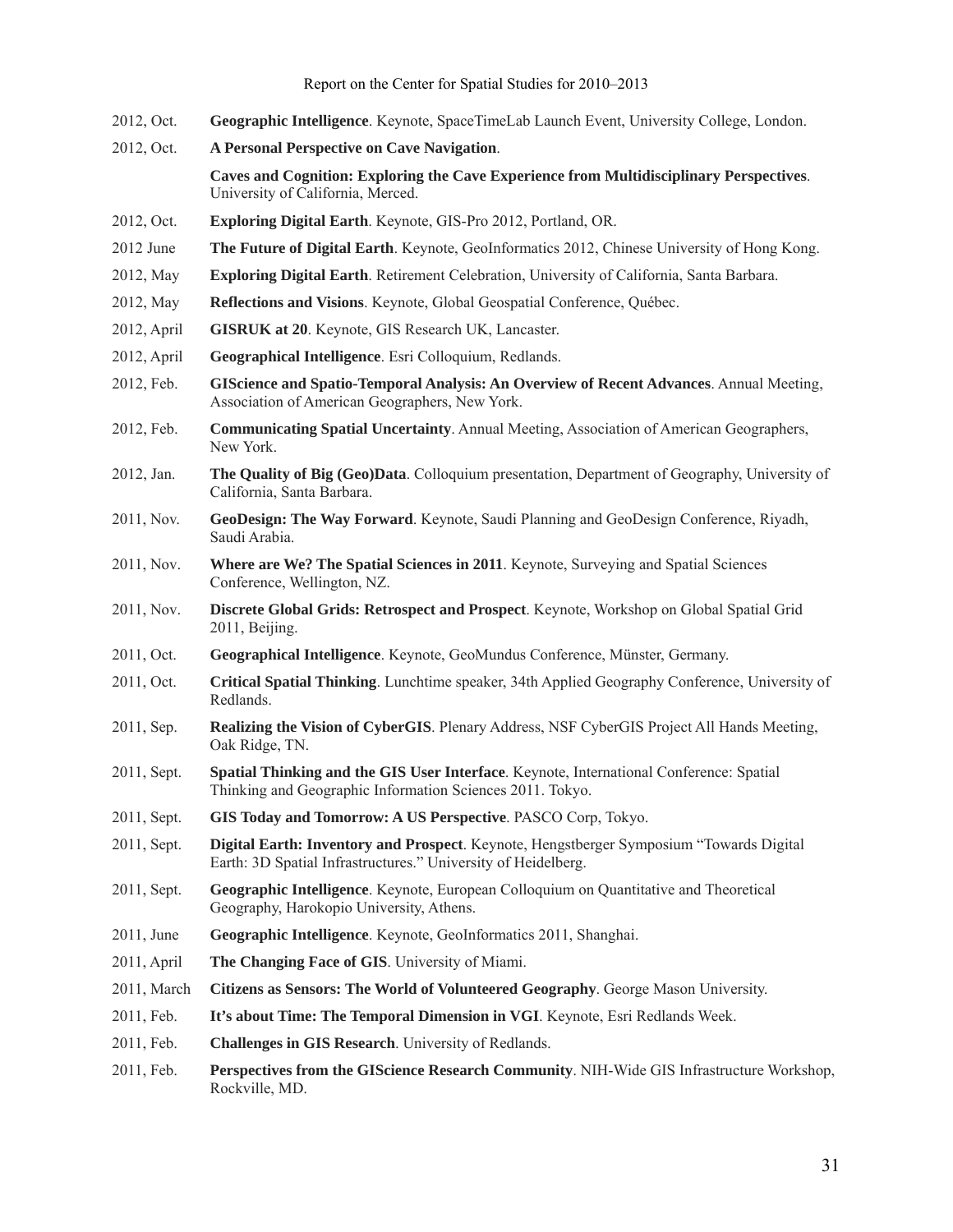Report on the Center for Spatial Studies for 2010–2013

| 2011, Jan.  | Data Synthesis: A New Statistical Paradigm. Department of Statistics, University of California,<br>Los Angeles.                                                                                                |
|-------------|----------------------------------------------------------------------------------------------------------------------------------------------------------------------------------------------------------------|
| 2010, Dec.  | <b>Challenges in Geographic Information Science</b> . Conference on Enhancing Latin American<br>GIS&T Capacity for Innovation and Economic Development, Panama City.                                           |
| 2010, Nov.  | From Community Mapping to Critical Spatial Thinking: The Changing Face of GIS.<br>Distinguished Lecture, Social, Behavioral, and Economic Sciences Directorate, National Science<br>Foundation, Washington DC. |
| 2010, Nov.  | The Future of Geographic Information Science. James Madison University.                                                                                                                                        |
| 2010, Oct.  | Citizens as Sensors: The World of Volunteered Geography. Mapping Science Committee,<br>National Research Council, Washington DC.                                                                               |
| 2010, Oct.  | The Changing Face of GIS. 12th Japan-Korea International Symposium on GIS, Kyoto.                                                                                                                              |
| 2010, Oct.  | The Changing Face of GIS. School of Geographic Sciences and Planning, Arizona State University.                                                                                                                |
| 2010, Sept. | Twenty Years of Progress: GIScience in 2010. Schermerhorn Lecture, Opening Academic<br>Programme, ITC 2010–2011, Enschede, Netherlands.                                                                        |
| 2010, Sept. | Challenges in GIS Research. Master Class, ITC, Enschede, Netherlands.                                                                                                                                          |
| 2010, Sept. | The Changing Face of GIS. Tenth Anniversary Inaugural Lecture, New University of Lisbon.                                                                                                                       |
| 2010, Sept. | <b>Optimizing Feature Matching in Conflation.</b> With Linna Li. GIScience 2010, Zurich.                                                                                                                       |

**\_\_\_\_\_\_\_\_\_\_\_\_\_\_\_\_\_\_\_\_\_\_\_\_\_\_\_\_\_\_\_\_\_\_\_\_\_\_\_\_\_\_\_\_\_\_\_\_\_\_\_\_\_\_\_\_\_\_\_\_\_\_\_\_\_** 

#### *Presentations by Mary Hegarty*

| 2014, April | Broadening the study of spatial thinking in science: The case of organic chemistry. Annual<br>meeting of the American Educational Research Association, San Francisco, CA.                                        |
|-------------|-------------------------------------------------------------------------------------------------------------------------------------------------------------------------------------------------------------------|
| 2013, April | Spatial thinking across the college curriculum: Report of an interdisciplinary specialist<br>meeting. Annual meeting of the Association of American Geographers, Los Angeles, CA.                                 |
| 2013, March | Spatial thinking. Cognitive Science Program. University of California, Berkeley, CA.                                                                                                                              |
| 2012, Aug.  | Meta-representational competence as an aspect of spatial intelligence. Cognitive Science<br>Conference, Sapporo, Japan.                                                                                           |
| 2012, May   | Broadening the study of spatial intelligence. Pittsburgh Science of Learning Center, Pittsburgh, PA.                                                                                                              |
| 2012, April | Spatial abilities and chemistry achievement: Contributions and limitations of correlational<br>studies. Annual meeting of the American Educational Research Association, Vancouver, Canada.                       |
| 2011, Nov.  | The cognitive science of visual displays: Implications for design. Department of Geography,<br>University of Zurich, Switzerland.                                                                                 |
| 2011, Nov.  | Wayfinding in the Seattle Public Library: Discussion. Annual meeting of the Psychonomic<br>Society, Seattle, WA.                                                                                                  |
| 2011, April | Broadening the study of spatial intelligence. Cognitive Science program, University of Arizona,<br>Tucson, AZ.                                                                                                    |
| 2010, Dec.  | The role of spatial thinking in undergraduate science education. National Research Council<br>committee on the status, contributions, and future directions of discipline-based education research<br>Irvine, CA. |
| 2010, Oct.  | Representations in the mind and in the world: How cognitive science can inform the design of<br>visualizations. Keynote address, IEEE Visweek, Salt Lake City, Utah.                                              |
| 2010, Sept. | Eye fixations and geospatial displays. GIScience, Zurich.                                                                                                                                                         |